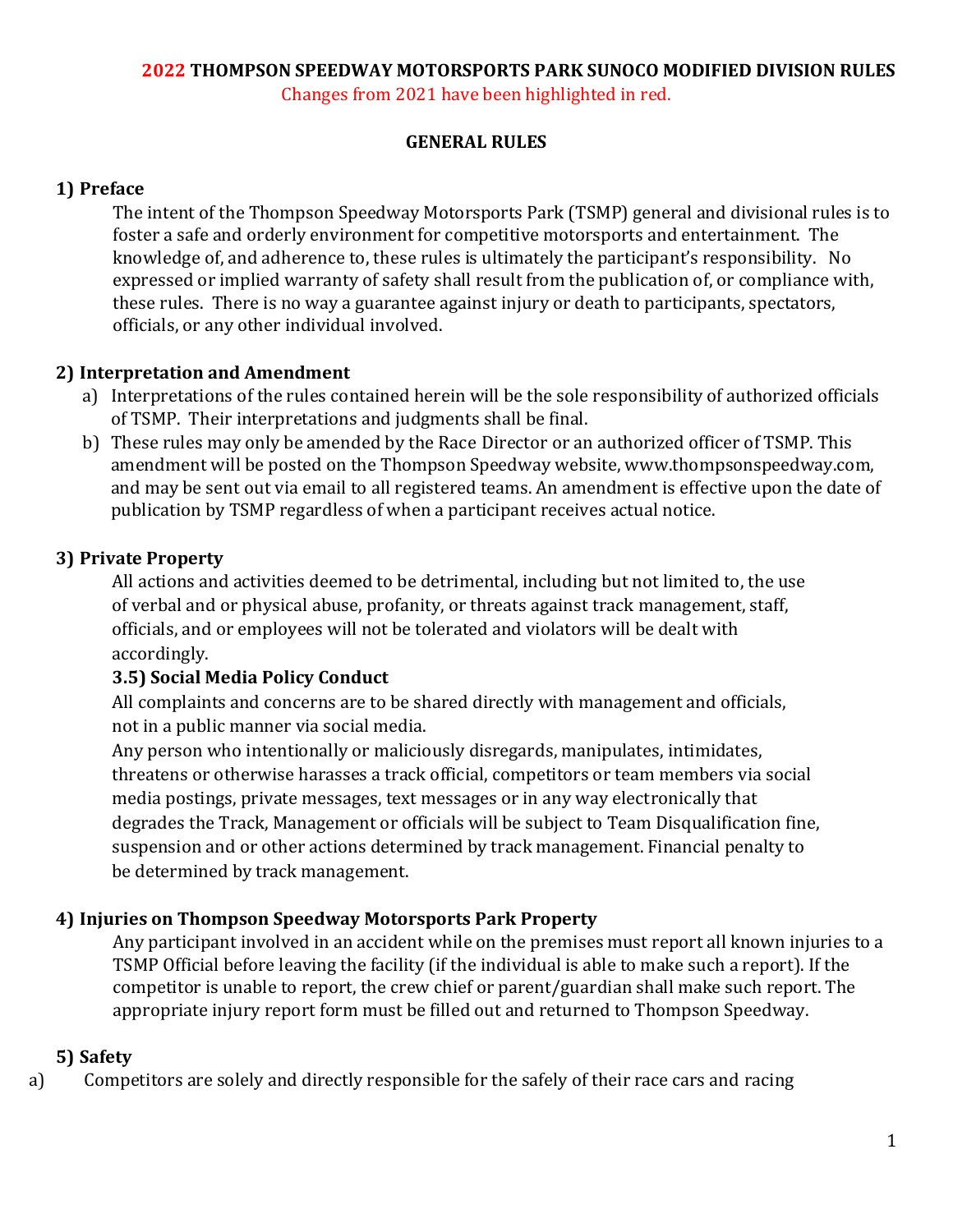equipment and are obligated to perform their duties (whether as a car owner driver or crew members) in a manner designed to minimize to the degree possible the risk of injury to themselves and others. All safety equipment must be SFI rated.

- b) A full fire suit made of double-layered, Nomex material, clean and in good condition is mandatory. Fire retardant gloves and shoes are mandatory and must be worn during all on-track activities.
- c) All safety equipment (gloves, helmets, seats, etc.) must be approved by TSMP Officials.
- d) SA2005 rated helmets are mandatory for all motor vehicle events. Full-face helmets are mandatory.
- e) All cars must have battery cutoff switch on driver's right side crossbar. Must be within reach of driver and accessible to safety crews from both left and right side.
- f) Aluminum racing seat mandatory. Driver's seat must appear as close to stock position as possible and must be securely fastened (bolted, not tack welded), to roll cage and frame members and not to floorboards.
- g) Seat belts must be a minimum five-point, two (2) inch wide system with a metal-to-metal central quick release latch. All five (5) points must be securely mounted by manufacturer's specifications and must be approved by Thompson Speedway Motorsports Park Officials. Belts must be no older than three (3) years from the date of manufacture or no older than the date of expiration and be SFI certified. Belts with visible wear and/or tears will not be permitted.
- h) A head and neck restraint system (i.e. HANS, Hutchens, or similar) is required.
- i) Smoking is not allowed in the racecar, inspection area, in any buildings, or near the Sunoco fuel station.

## **6) Driver Eligibility**

- a) Drivers must be minimum 16 years of age and receive Thompson Speedway approval.
- b) In order to participate in any on-track activity, a driver must be signed in with the handicapper.

# **7) Rookie of the Year Eligibility**

- a) All rookie contenders must apply for eligibility. Eligibility shall be determined by TSMP Officials, and all decisions shall be final.
- b) In order to be eligible, a driver must have competed in less than 30% of the division's races in previous seasons.
- c) When determining the award winner, sportsmanship and cooperation are weighted just as equally as where a driver finishes in the Championship Point Standings.

# **8) Contingencies**

- a) Contingency Sponsors are a valuable part of the TSMP programs.
- b) Contingency stickers must be displayed for either product or monetary consideration. Each division will be notified as to what stickers are required to be eligible for contingency awards. In particular, the decals must be placed on the car so as to be visible from the grandstands as well as in photos of the racecar.
- c) Sunoco windshield decals are mandatory for all Sunoco Modified teams.

# **9) Car Numbers & Decals**

a) All car numbers must be registered and approved by TSMP. No three digit numbers will be permitted.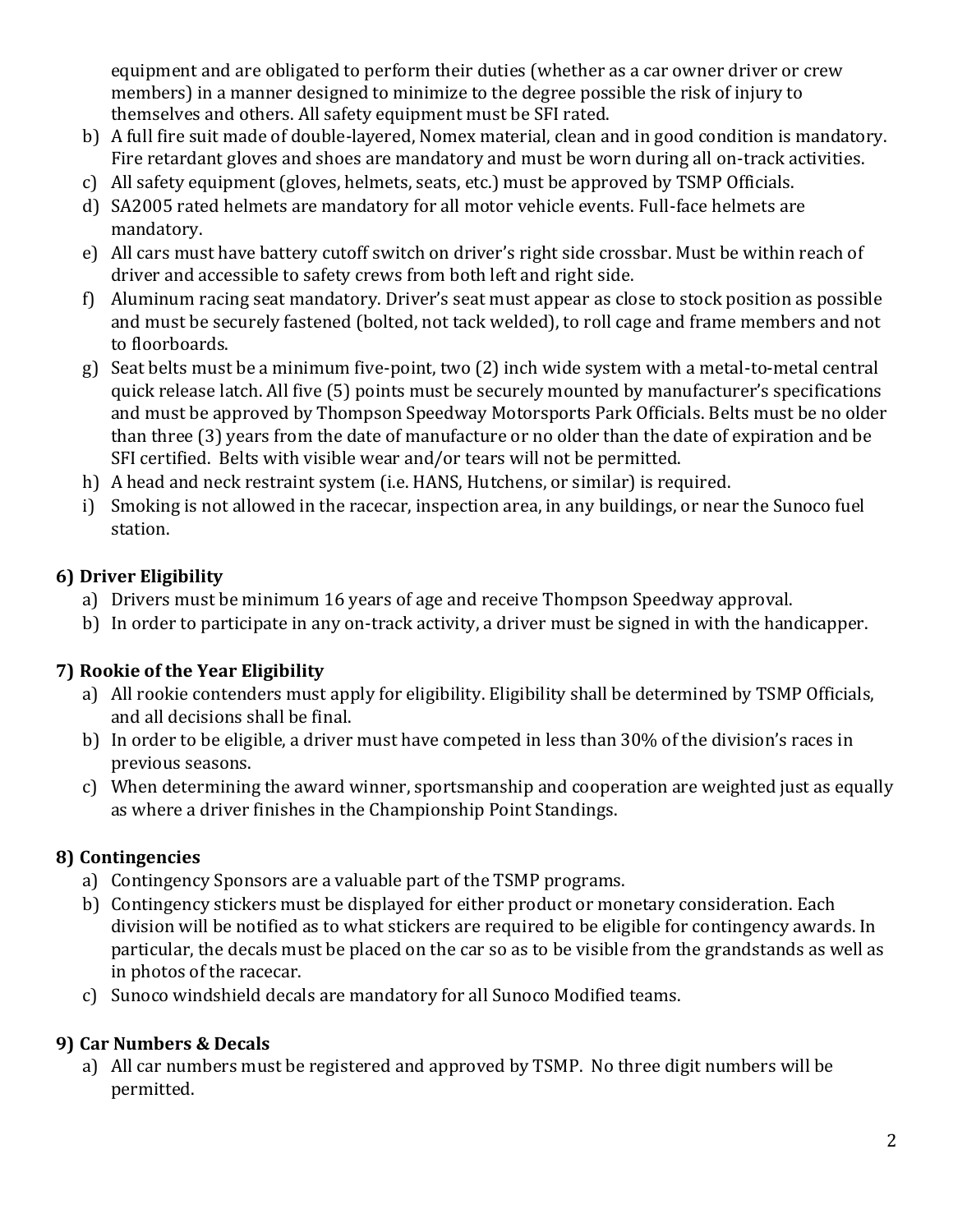- b) All cars numbers must be at least 18" tall on both doors and on the roof. Roof numbers should be grandstand-facing from the backstretch.
- c) All lettering/decals/signs must meet the approval of the TSMP Officials.
- d) TSMP Officials may use their discretion in requesting color changes due to poor visibility and scoring issues.
- e) All cars must have decals placed on both sides of the hood listing proper weight of car at least 1" tall.

#### **10) Official Vendors**

New England Racing Fuel 271 Spielman Highway Burlington, CT 06013 (860) 673-9555

Racing Electronics (Shawn Waddell) 12 Nod Road Plainville, CT 06062 (860) 573-8821

My Laps America **Hoosier Tire East** 32 Highlands Parkway, Suite 104 56 Loomis Street Smyrna, GA 30082 Manchester, CT 06042 (678) 816-4000 (860) 646-9646

#### **11) Thompson Speedway Motorsports Park Championship Points System**

Drivers will earn points based on finishing position in both the heat and feature races. The number of points earned for each finishing position is listed below.

#### Heat Races

| <b>Position</b> | <b>Points</b> |
|-----------------|---------------|
|                 | 5             |
| 2               | 4             |
| 3               | 3             |
| 4               | 2             |
| 5               |               |

#### Feature Races

| <b>Position</b> | <b>Points</b> | <b>Position</b> | <b>Points</b> |
|-----------------|---------------|-----------------|---------------|
|                 | 50            |                 | 48            |
| 3               | 46            |                 | 44            |
| 5               | 42.           |                 | 40            |
| 7               | 38            | x               | 36            |
| Q               | 34            | 10              | 32            |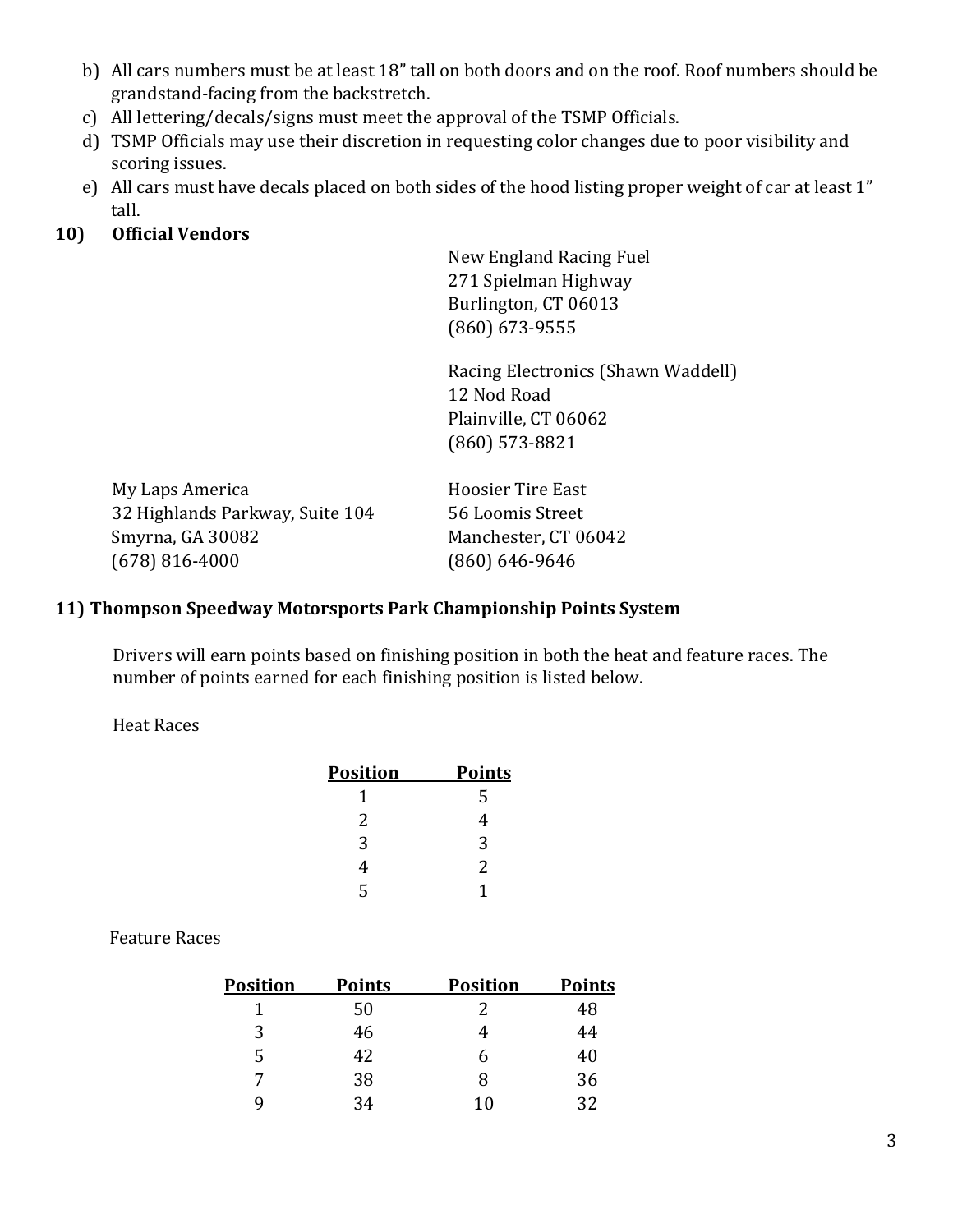| 11 | 30 | 12 | 28 |
|----|----|----|----|
| 13 | 26 | 14 | 24 |
| 15 | 22 | 16 | 20 |
| 17 | 18 | 18 | 16 |
| 19 | 14 | 20 | 12 |
| 21 | 10 | 22 | 8  |
| 23 | 6  | 24 | 4  |

Any driver finishing 25th or after will be awarded two (2) Championship points.

### **12) Paddock & Pit Road Rules**

- a) Jack Stands
	- i) Racing jack stands with flat bottoms are mandatory (Exhibit 1).
	- ii) Jack stands must be used under any vehicle that is jacked up and being worked on, except for routine tire changes on pit road.
- b) Motorized Vehicles
	- i) Motorized or non-motorized personal transportation (scooters, golf carts, etc.) is not permitted in the Grandstand, Paddock or Infield areas. TSMP may grant use of such vehicles for handicapped persons, subject to prior approval and limitations.
	- ii) Motorized (electric or engine) pit or equipment carts are not permitted.
- c) It is the sole responsibility of the participants to dispose of hazardous waste in a way that is environmentally conscious and respectful.
- d) Narcotics and firearms of any kind are not permitted to be brought onto TSMP property. Additionally, alcohol is not permitted in the paddock area.
- e) Smoking is not allowed in the inspection area, in any buildings, or near the Sunoco fuel station.
- f) No one is permitted to ride as a passenger inside of, or on, a racecar. Additionally, no one is permitted to ride on the side of a truck or trailer.
- g) Pit Road
	- i) Pit procedures will be in full effect.
	- ii) Cars exiting pit road must obey the instruction of the stop and go official.
	- iii) No fueling or fuel containers will be permitted on pit road or in the infield, unless announced otherwise at the drivers meeting.
	- iv) Five (5) crew members will be permitted on the service side of the wall to perform repairs or service to the car.
	- v) Any participant looking to gain access to pit road must have an event-specific wristband which will grant them access to the infield.
	- vi) No Thompson Speedway Official is permitted to work on a racecar.
- h) Any and all illegal parts will be confiscated and not returned in conjunction with other penalties. All parts confiscated will be held by TSMP Management.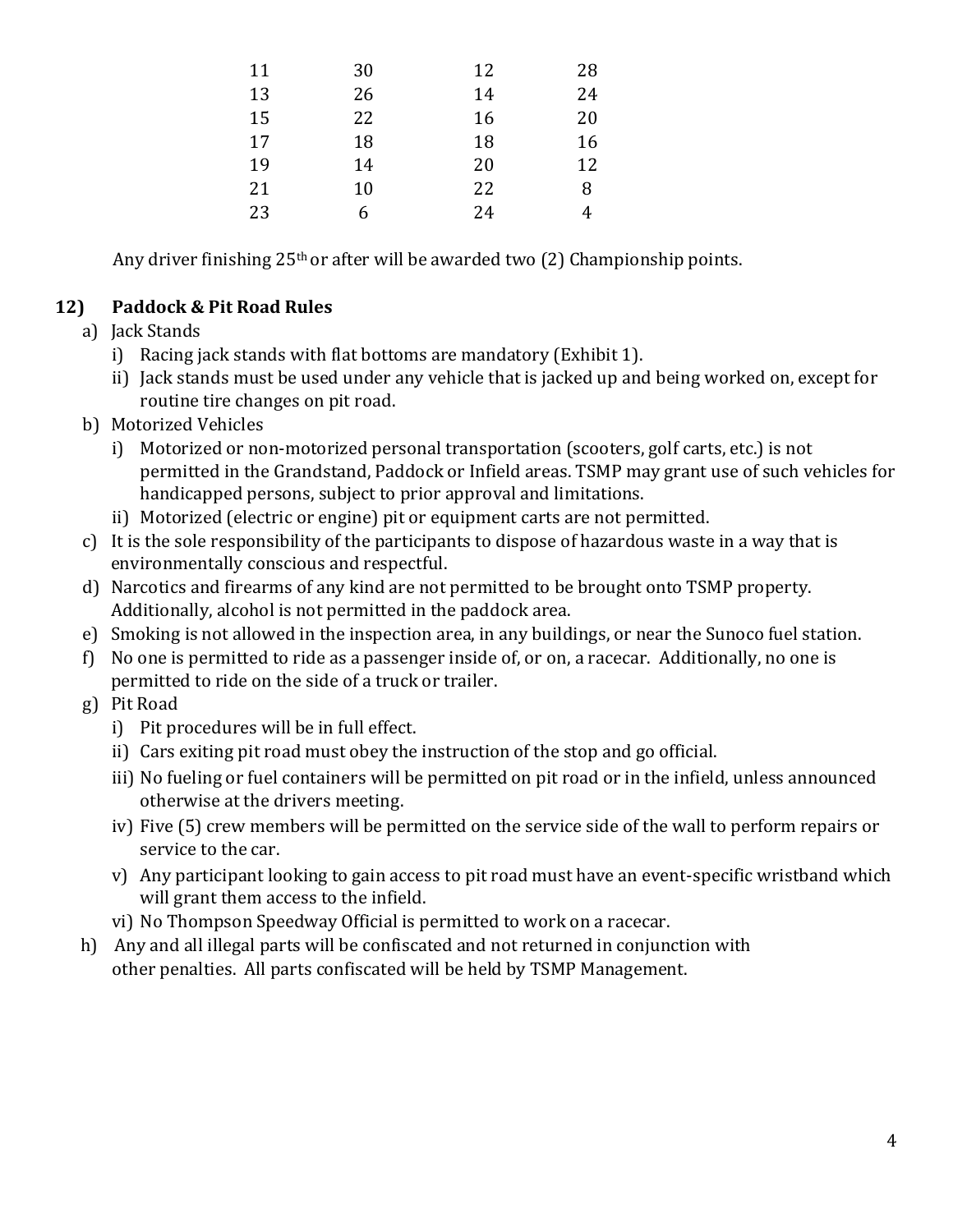### **RACE PROCEDURES**

### **1) Electronic Devices**

- a) Cell phones and personal electronic devices are not permitted in race cars.
- b) Cell phones and personal electronic devices (iPads, tablets, etc.) will not be permitted to be used when the division that the spotter is spotting for is on the racetrack.
- c) Recording devices of any type (audio, video, GoPros, etc.) are prohibited without prior written consent by TSMP Officials. The number of recording devices and location will be determined TSMP Officials.

## **2) Handicapping & Qualifying**

- a) TSMP Officials will announce the handicapping and qualifying procedures for an event at the prerace driver's meeting**.**
- b) If, in the opinion of TSMP Officials, a driver is not prepared to start in his/her assigned qualifying position, officials may re-assign the driver an appropriate starting position.

### **3) Scoring**

- a) All scoring will be done by transponder. Finishing positions will be determined in order of the cars that complete the most number of laps in the least amount of time.
- b) Transponder must be mounted in accordance with the diagram in Exhibit 2.
- c) Transponders are required to be on the cars at all times.

### **4) Two-Way Radios**

Two way radios are mandatory for communication between driver and crew. TSMP reserves the right to monitor and broadcast radio communications between the drivers and crews as well as the right to revoke any and all communication privileges of the driver and crew if, at their sole discretion and judgment, that communication is being misused in any way. TSMP also reserves the right to fine anyone for misuse of communication privileges.

- a) The in-vehicle radio must be analog only and must not be capable of transmitting or receiving in a digitized, encrypted or scrambled format. Keypad style and/or password protected radios will not be permitted. Scanning and/or channel hopping transmissions to or from the in vehicle radio will not be permitted. All transmissions to and from the in-vehicle radio must be in the 450.000MHz-470.000MHz range.
- b) Only one (1) approved, two-way radio and one (1) radio push to talk button will be permitted. It is not permitted to have any frequency of any Competitor installed in the radio at any time. The vehicle is permitted only one (1), approved radio wiring harness.

## **5) Spotters**

- a) All teams must have a spotter, monitoring the race control frequency (464.5000), in the spotter's stand during all qualifying and feature races. Any team without a spotter must notify a TSMP Official before the driver's meeting.
- b) Misconduct (physical altercations, cursing, etc.) in the spotter's stand will not be tolerated, and will result in a minimum penalty of a removal of that spotter from the spotter's stand.
- c) Cell phones and personal electronic devices (iPads, tablets, etc.) will not be permitted to be used when the division that the spotter is spotting for is on the racetrack.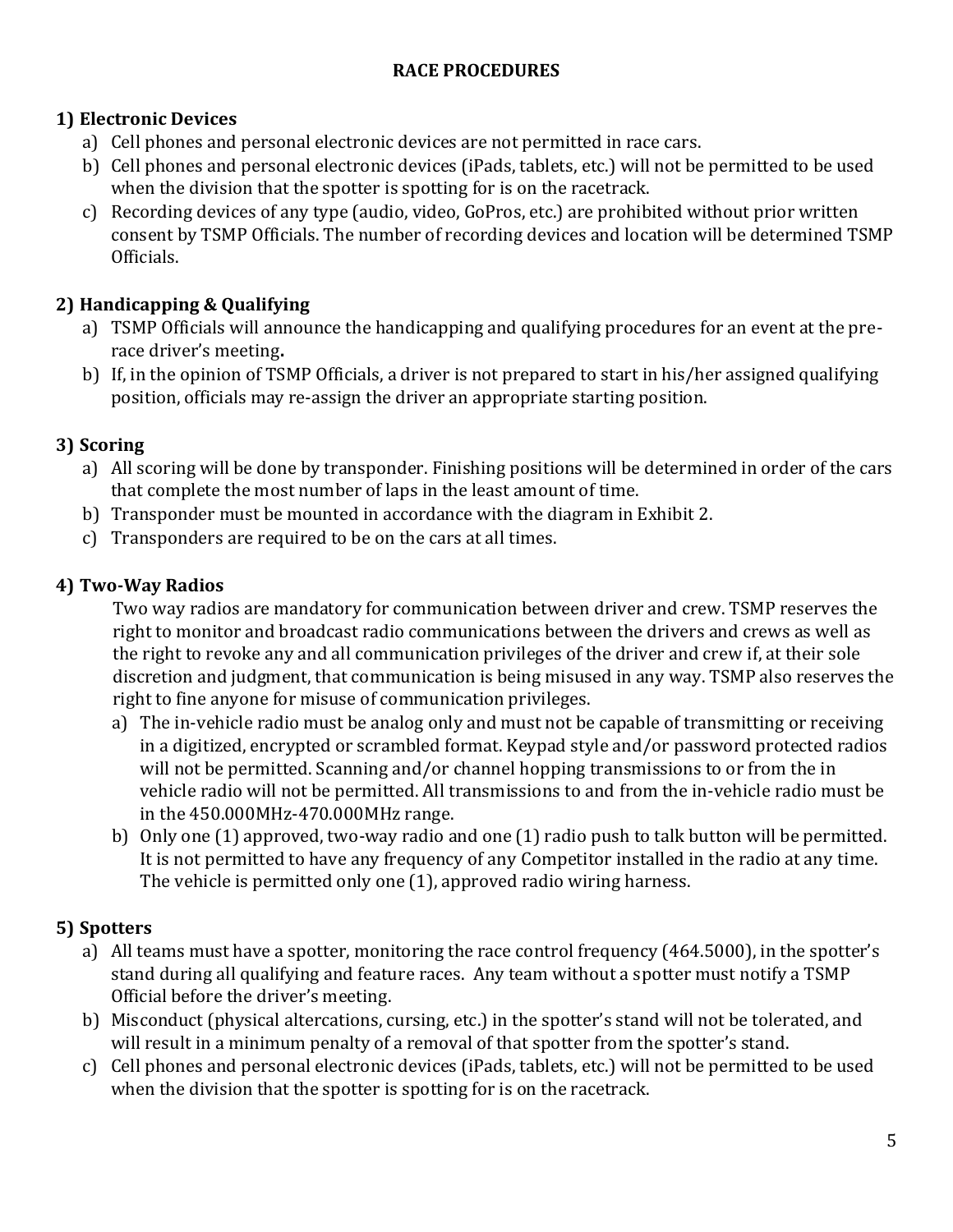d) Spotters are required to have their car number visible on both right and left headset ear cuff, as well as on the back of their headset.

### **6) Green Flag (Starts & Restarts)**

- a) Once the one-to-go signal has been given there will be no weaving.
- b) The green flag indicates the start or restart of racing conditions.
- c) TSMP Officials will signify one (1) lap to go, a lap before the green flag will again be displayed.
- d) On the initial start, all drivers must stay in line and not advance position until they cross the startfinish line.
- e) All restarts will be double-file unless indicated otherwise by race control.
- f) On all starts and restarts, the leader shall have lane choice. The leader must make his/her commitment by the time they reach the start/finish line to begin the one-to-go lap. Once a driver commits to a lane, no changing will be permitted.
- g) All starts and restarts shall be made within a designated zone on the racetrack. The leader of the race will control the restart within the designated restart zone. If the leader does not start, or restart, by the time he/she reaches the exit of the zone, the starter will start, or restart, the race.

# **7) Yellow Flag (Caution Period)**

- a) The yellow flag/light signifies a caution period. The yellow flag will be displayed and the caution (yellow) lights illuminated immediately following any cause for the caution period. ALL CARS MUST REDUCE THEIR SPEED TO A CAUTIOUS PACE, maintain their respective track position independently and form a single line behind the lead car, allowing the caution vehicle to pull out in front.
- b) If a driver's car is damaged and requires assistance to be removed from the racetrack, the driver should remain in his/her car unless requested to disembark from the racecar by an official, he/she is imminent danger, or if he/she is reporting to the ambulance. The driver any car being towed off the racetrack must report to the ambulance for evaluation.
- c) There will be no passing the caution vehicle unless instructed to do so by a TSMP Official.
- d) The lap of record, which was the last scored green flag lap, will be determined by timing and scoring and will be announced during the caution period. That lap will provide the lineup for the restart.
- e) Any car(s), which in a TSMP Official's judgment, was involved in the caution will be realigned at the tail end of the field.
- f) All cars one (1) or more laps down will be realigned at the tail end of the field, in order of running.
- g) Once the "one to go" signal is given, the field will be re-aligned double file, lead lap cars to the front in the order of running followed by the doubling up of the lapped cars in their order of running.
	- i) Once the leader receives the "one-to-go" signal at the start finish line, all cars exiting pit road will restart at the rear of the field. Cars exiting pit road must obey the instruction of the stop and go official.
- h) Cars returning to the race track from the pits during a caution period must wait for the end of the continuous line of cars behind the caution vehicle, unless otherwise directed by the Thompson Speedway Officials.
- i) Any driver causing two (2) caution periods on their own may be parked for the remainder of the event.
- j) Any driver, who in the opinion of a TSMP Official, intentionally caused a yellow flag, will be penalized one (1) lap.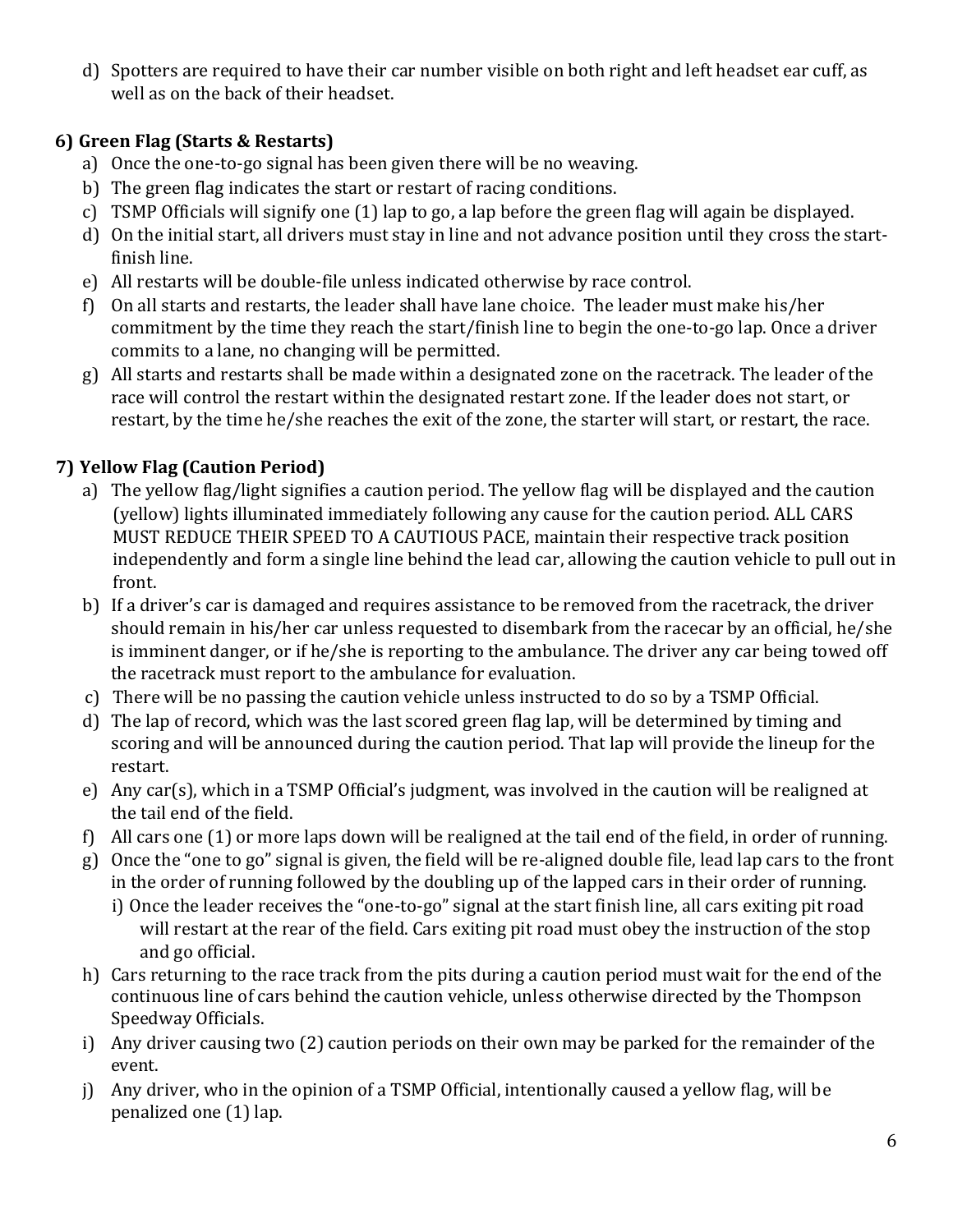## **8) Red Flag (Race Stop)**

- a) The red flag signifies that the race must be stopped immediately regardless of the position of the cars on the track. All cars should safety stop in the area designated by race control.
- b) Any car on pit road at the time that the red flag was displayed may be repaired or serviced.

### **9) Blue Flag with Diagonal Yellow Strip (Passing Flag)**

- a) The blue flag with a diagonal yellow stripe serves as a warning to slower cars that faster traffic (leaders) is rapidly approaching the cars being signaled. Cars being given this flag must yield to faster traffic by moving to the bottom of racetrack.
- b) When two or more cars are competing for track position, and the entire group is given the passing flag, all cars in that group are expected to slow down, get single file, and allow the faster traffic to go by, then they may resume racing.

### **10) Black Flag & Black Flag with White Cross**

- a) The black flag signifies the driver must go to the pits immediately and report to the TSMP Official at the car's assigned pit area. It does not mean automatic disqualification.
- b) If the driver does not obey the black flag directive after two (2) signals, the driver will then be given the black flag with a white cross at the start/finish line to inform the driver that any additional scoring of his/her car will be discontinued until further notice.
- c) In addition to the black flag, a black flag number indicator, in full view of the driver, will display the number of the car being black-flagged.

### **11) White Flag**

- a) The white flag signifies that the leader has started his/her last lap.
- b) If the yellow flag is displayed and/or the caution lights are illuminated during the white-flag lap, a green-white-checker finish will ensue (even if it carries the race past the advertised distance). The lineup used to align the cars on the restart will be from the last scored green-flag lap.
- c) Cars may not receive any assistance after the leader has received the white flag at the start/finish line except cars making a pit stop. Violation will result in the car not being scored on that lap.
- d) Any driver assisting another driver after passing under the white flag may be subject to a lap or time penalty.

## **12) Checkered Flag**

- a) The checkered flag signifies that the race is completed. When the required race distance has been completed by the lead car, the race will be declared "officially complete" regardless of the flag being displayed.
- b) When the checkered flag is displayed and the race leader completes the race, the balance of the field also completes the race in the same lap. Finishing positions will be determined according to the most laps traveled on the racetrack in the least total time, whether the car is still running or not.

## **13) Inspection**

- a) All racecars are subject to inspection at any time by a TSMP Official. Failure to cooperate may result in disciplinary action or a fine.
- b) TSMP will designate an assigned inspection area. Only those designated by a TSMP Official will be permitted in that area. Each team will be permitted three (3) team members, including the driver.
- c) TSMP reserves the right to confiscate and retain possession of illegal components.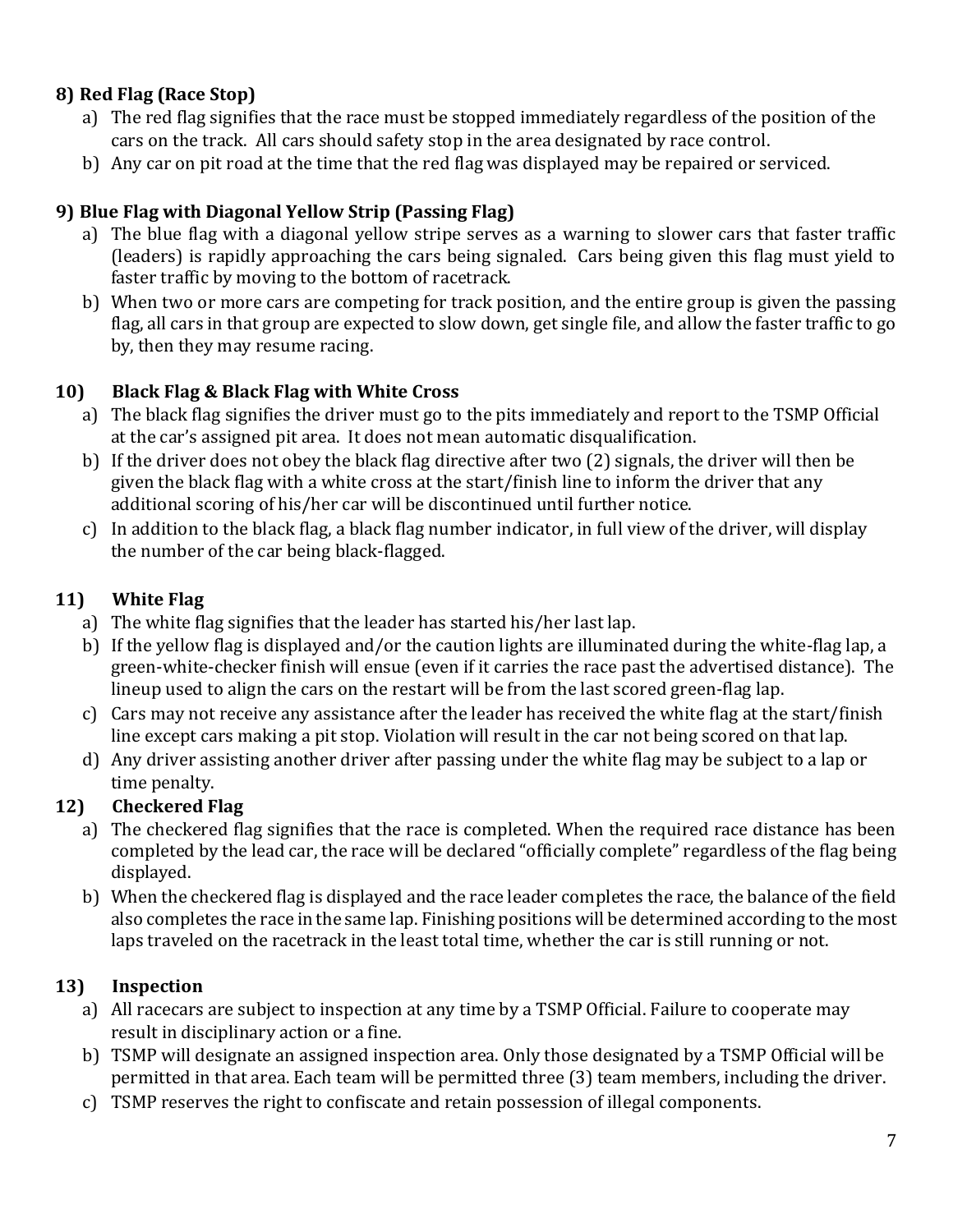- d) TSMP may request a team submit to more in-depth inspection processes (bubbling of engines, compression checks, etc.). If so, the participant is responsible for all costs pertaining to reassembling their car following that inspection.
- e) In no way is TSMP responsible for damages incurred during the inspection process by one of its officials or authorized agents.
- f) Smoking is not permitted in the inspection area.

#### **TECHNICAL RULES**

All current rules will be enforced for the Sunoco Modified Division, with the following changes and/or additions:

### **1) Approved Models**

Approved model bodies are listed in the NWMT Rulebook. Other models – both domestic and foreign steel passenger cars – may receive approval for the Sunoco Modified Division providing they are the same in body configuration and meet the spirit and intent of competitive racing in the Sunoco Modified Division.

### **2) Weight**

- a) All specified weight requirements will be with the driver.
- b) The minimum total weight at all times will be 2645 lbs. Mopars with engines of over 359 cubic inch displacement must add 6.8 lbs. per cubic inch over 359.
- c) Maximum left side weight of all cars is 56% of total weight.
- d) Cars found under the minimum total weight rule after qualifying will be placed to last in that event. Cars found under the minimum total weight rule after the feature event will be penalized one (1) position per pound under.
- e) Added weight must be magnetic steel or lead only, in block form, and weighing no less than five (5) lbs. per block (no pellets). Added weight must be securely bolted to the frame rail and painted white with the car number stenciled in black. No added weight will be permitted inside the driver's compartment. Weight must be welded in a box or attached with two (2) or more 7/16" diam. (minimum) grade 8 bolts and locking nuts.
- f) Nothing may be added to or taken from the car to make total or left-side weight. Gas, oil or water may not be added. Wheels and tires cannot be changed, but an amount equal to one half of one percent (.5%) of the gross weight will be added for loss in weight due to race wear.

### **3) Window Net**

A commercially manufactured, SFI-rated, nylon window net must be installed in the driver side door window opening. It must be positioned to cover the entire window opening. Window nets may not be used beyond three (3) years from the date of manufacture or no older than the date of expiration. The window net must be rib type, made from minimum three-quarter (34) inch and maximum one (1) inch wide nylon material with a minimum one (1) inch and a maximum two and one-quarter (2 ¼) inch square opening between the ribs. The minimum window net size must be must be 22 inches wide by 16 inches high. All window net mounts must be a minimum one-half  $(½)$  inch diameter solid steel rod on the bottom and a minimum one  $(1)$  inch wide by threesixteenths ( $3/16$ ) inch thick flat steel or a minimum one-half ( $\frac{1}{2}$ ) inch diameter solid steel rod on the top, with mounts welded to the roll cage. The window net must fit tight and be secured with a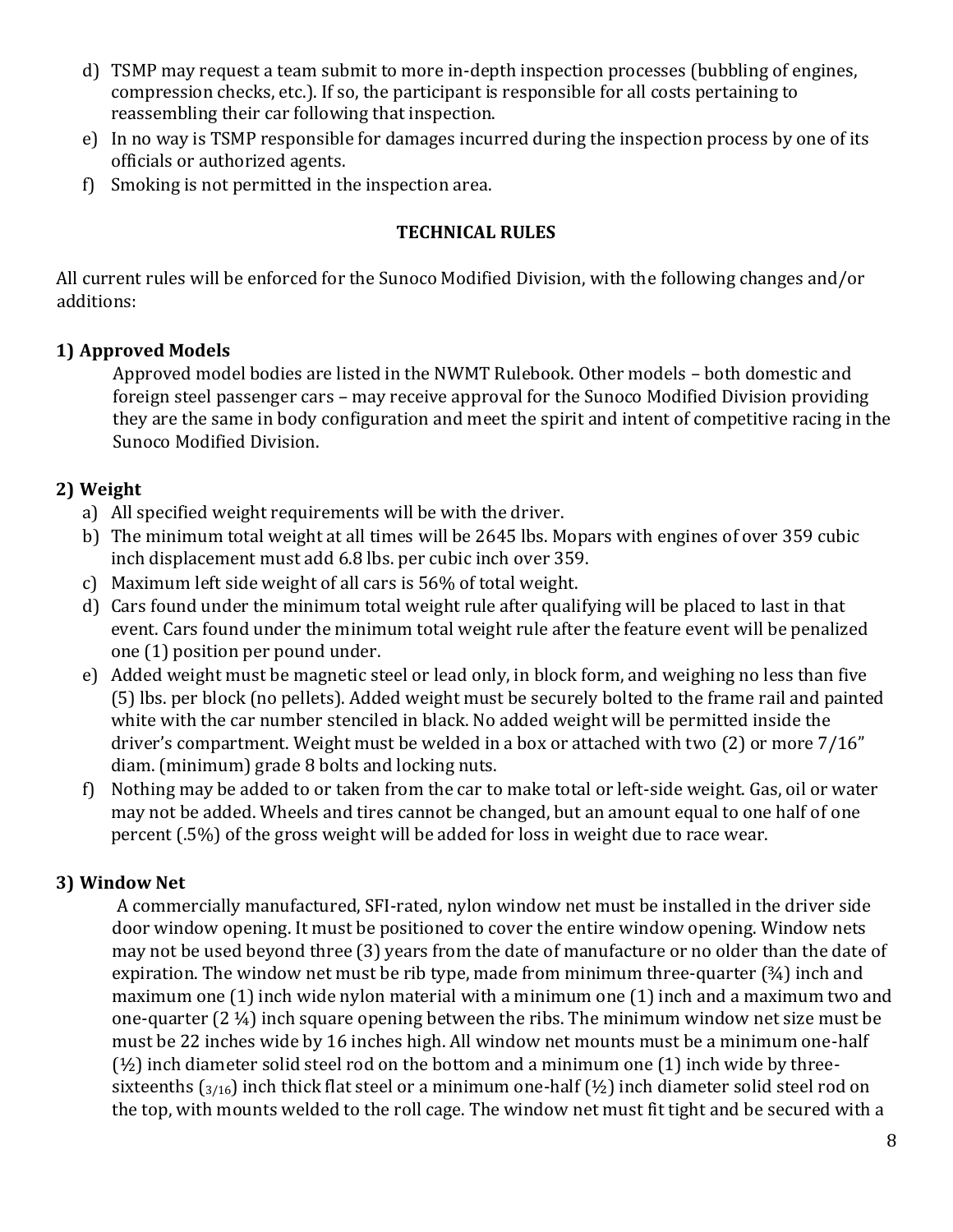lever-type quick release latch. The lever must be secured by a detent ball in the lever and may be supplemented by Velcro® fastener only – pins or clips are not permitted. The latch must mount at the top in the front to roof bar (#3) and release from the inside.

#### **4) Windshield**

A flat windshield is required, per the 2016 NWMT Rulebook, made of a minimum of one eighth  $(1/8)$  inch polycarbonate, that extends from the left A-pillar to the #4A center windshield bar and from the roof to the cowl. A minimum of three Dzus type fasteners must be used on each of the four sides.

Sunoco Modified may run a left side vent window only. The window can be 1/8" Lexan. It must be fastened with Dzus style fasteners (non-wing style) to the roof A-pillar and top of the left door. It cannot make the left window opening for the driver any smaller. It must meet Thompson Speedway Officials approval.

#### **5) Rear View Mirror**

One (1) single image 8" x 2" rear view mirror mounted in the center of the upper windshield is permitted. If you use a head and neck restraint system, you may run a 14" x 2" mirror. A three inch (3") spot mirror is permitted. Oversized mirrors maybe blacked out by the use of paint only, to obtain the correct size allowed.

#### **6) Doors**

- a) All door panels must be made of magnetic sheet steel or aluminum. For additional specifications see the NWMT rulebook.
- b) A magnetic steel anti-intrusion plate made from a minimum thickness of .080 must be securely welded to the outside of the left side door bars. The anti-intrusion plate(s) must fill the area between the horizontal centerlines of the top and bottom door bars, and vertical centerlines of main roll bar, and the left front roll bar leg. The plate(s) must be formed to match the curvature of the door bars. Individual plates, if used, should be made as large as possible. All plate(s) must have the corners fastened / welded. To facilitate emergency removal of the left side door bars, the antiintrusion plate(s) must have six (6), 2-1/8 inch diameter holes cut in the anti-intrusion plate, with three (3) holes forward of the front vertical supports and three (3) holes rearward of the rear vertical supports in the following locations: The upper two (2) holes must be centered vertically between the left side door bars, at an on-center distance of three (3) inches from the center of the front vertical support and the rear vertical support. The middle two (2) holes must be centered vertically between the left side door bars, at an on-center distance of three (3) inches from the center of the front vertical support and the rear vertical support. The lower two (2) holes must be centered vertically between the left side door bars, at an on-center distance of three (3) inches from the center of the front vertical support and the rear vertical support.

#### **7) Quarter Panels**

a) All quarter panels must be made of magnetic steel or aluminum. For additional specifications see the NWMT rule book.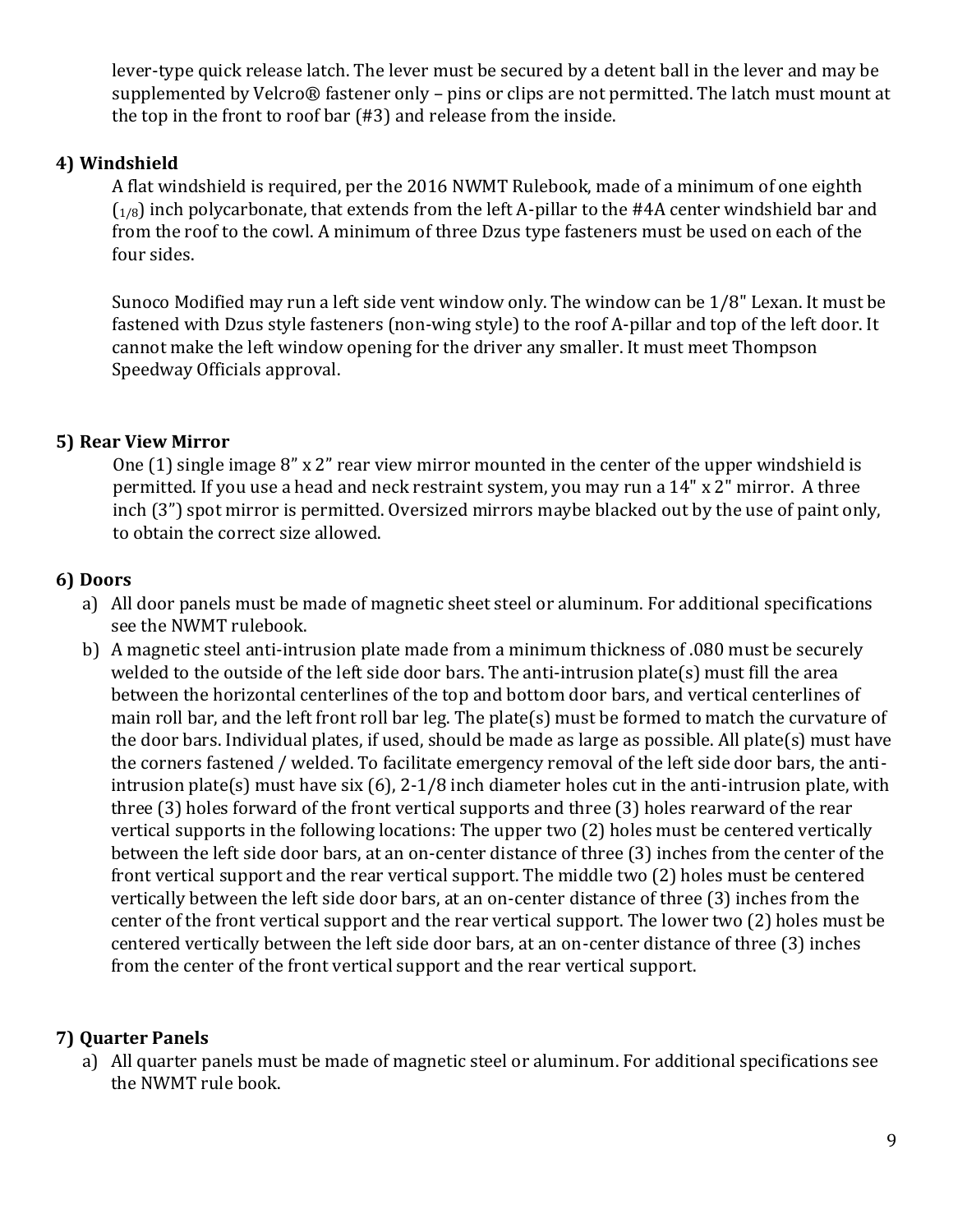b) Interior sheet metal: The rear center panel (over the fuel cell) must be made of magnetic sheet steel, 22 gauge, .031" thick, with a minimum width of 28", and must extend from the rear vertical panel forward to the #7 roll bar, per the 2016 NWMT Rulebook. For additional specifications see the NWMT Rulebook.

### **8) Hoods and Roof (Letter C)**

- a) All roof panels must be made of magnetic sheet steel. For additional specifications, see the NWMT Rulebook.
- b) Roofs and roof posts must be fastened for quick removal with Dzus-type fasteners.
- c) A two (2) piece fiberglass roof with an anti-intrusion plate installed above the drivers head will be allowed. The plate must be secured with eight (8) Dzus-type fasteners and be a minimum of 1/8 aluminum and 20" long. Fasteners must be strait blade type and be able to be removed from the outside top of the car when the roof is removed to extract the driver. Please see Exhibit 4.

*These Spec Engine rules are intended and designed to create a standardized rule package to reduce cost, increase the level of competition, and to promote a better technical atmosphere by involving the engine builders in the process of technical inspection. To help keep the full integrity of the Spec Engine program intact, any published engine builder whose engine finishes in the top three may be involved in the tech process. Please note that the following rules from the Built Motor Engine Specifications also apply to the Spec Engine program: #38 (Carburetor) through #47 (Oil).*

### **9) Spec Engine: General Engine Requirements**

The only approved engine for Spec use is the Chevrolet 350. All parts for the Spec Engine must maintain manufacturers overall dimensions and weight. All Spec Engine parts must be installed as supplied, with no machining or modification except where noted

### **10) Spec Engine: Detailed Engine Requirements**

a) Approved part numbers are as follows:

i) GM BLOCK - 10066034, 3970010, 3970014, 14010207, 14010209, 14011064, 14016379, the DART SHP, or any pre-existing GM Bow-Tie block. ii) PISTONS- Wiseco Pro Tru-PT003H, JE SPR-157076, Manley-59053 or 5915 043/043/3.0MM The ring package used (type and thickness) must be the one designed for the piston used.

iii) RODS- Manley-14101-8, 14050R-8, or Crower Sports Rods- SP3205 iv)

OIL PAN – Any pre-approved aluminum pan or Canton 11-196.

v) VALVES- Manley Intake 11596 or 11864, Manley Exhaust 11543 or 11863 vi) CRANK- Scat Cast or Steel - 9-350-3480-5700, Callies Comp Star Series, or Manley 190190. vii) INTAKE-Edelbrock 7101

viii) HARMONIC BALANCER- ATI 917260 or 917320 or BHJ CH-IBF-6-C or Power Bond PB1012- SS.

ix) CARB SPACER- CANTON- 85-060, 85-060S & 85-065, 85-065S.

CARB SPACER-BIG Haus USA PART #002 is mandatory

The maximum decking of the block is 9.00". Angle milling of block deck is not permitted. Offset dowel pins are not permitted. De-flashing, grinding, welding or painting of any internal area is not permitted. Maximum overbore is .060". A maximum static compression ratio of 11.0 to 1 is permitted.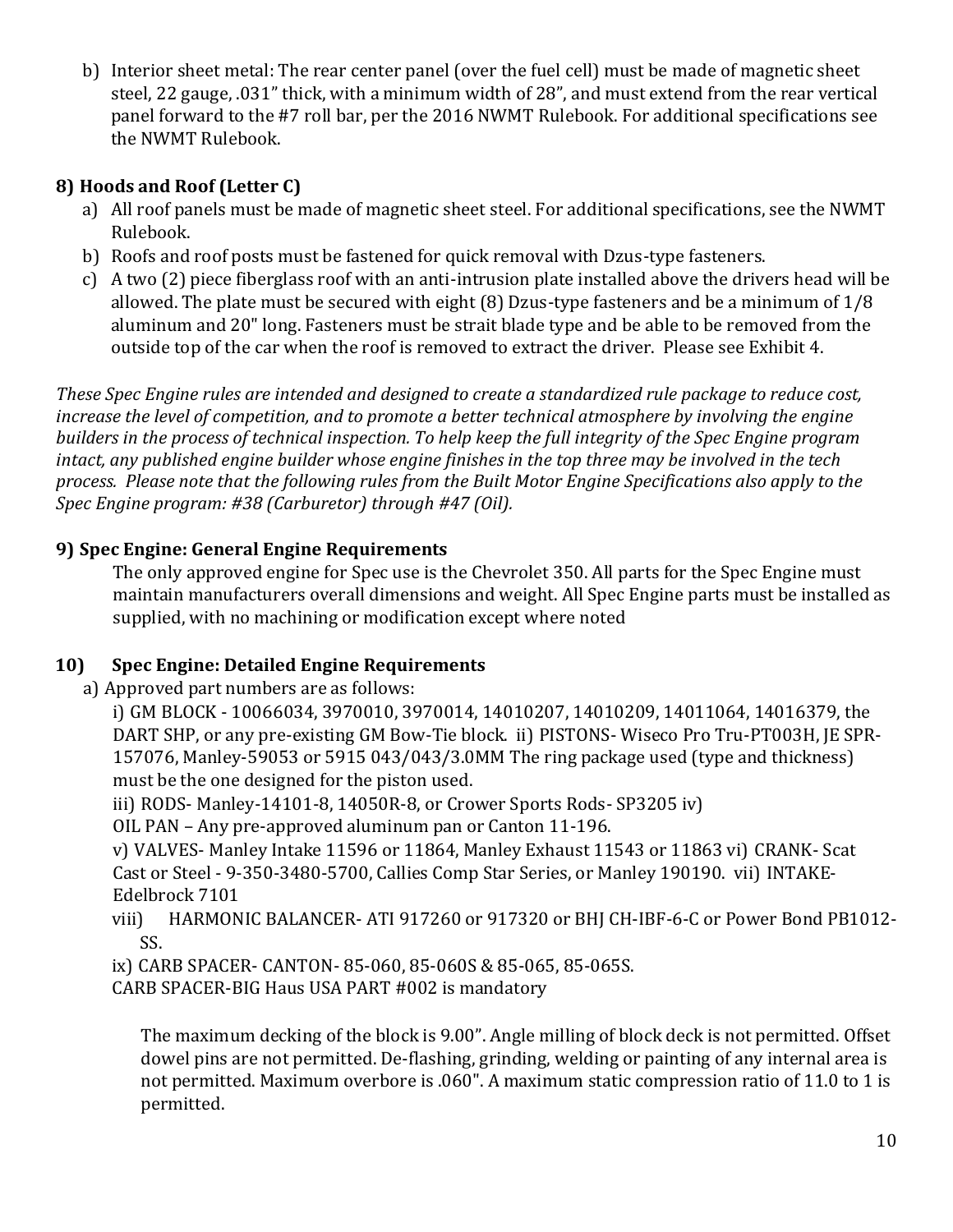### **11) Spec Engine: Pistons and Rods**

- a) Approved Parts: Wiseco Pro Tru -PT003H, JE SPR- 157076, or Manley-5915 piston must be used.
- b) Manley-14104-8 or 14050R-8, or the Crower Sport Rod- SP3205 must be used.
- c) The approved piston must retain all its manufactured dimensions and weight. The JE and Manley pistons must maintain a 2.50" pin length. Wiseco pistons must maintain a 3.00" pin length. Additional gas porting of any type is not permitted. All rings must be installed, working and of magnetic steel. Stainless, z-gap, gapless, or Dykes type rings are not permitted. No portion of piston may protrude above the top of the block. The minimum ring thickness permitted is as follows:

Compression rings: .043" Oil ring assembly: 3mm

- d) Only magnetic steel non-coated piston pins maintaining a minimum diameter of .927" inch are permitted. They must be contained by bushings only (no bearings of any type). Full floating pins are permitted. Wrist pins may not be coated.
- e) Piston pin holes must be in a fixed location in the piston and connecting rods.
- f) Only two-piece insert style connecting rod bearings are permitted.
- g) The approved rod must retain all of its manufactured dimensions and weight. Only normal engine balancing and the use of after-market bolts and nuts are permitted. No de-burring, de-flashing, polishing, grinding or lightening is permitted. Rod length must be 5.700".
- h) Minimum weight for piston, pin, ring, bearing and rod assembly is 1185 grams.

#### **12) Spec Engine: Oil Pan**

Dry sumps, external oil pumps or tanks or accu-sump systems are not permitted. The Canton #11196 steel pan or any pre-approved existing aluminum oil pan may be used. Oil coolers are permitted. Only OEM in the pan magnetic steel type oil pumps are permitted. No pumps of any type may be used in the evacuation systems.

### **13) Spec Engine: Heads**

DART part number 10024266 cylinder head casting must be used. The casting part number must be purchased as completely produced by DART, custom ordering of partial production/finishing is not permitted. The DART casting is produced with, and must maintain a 60cc combustion chamber, a 2.02" intake valve and a 1.60" exhaust valve. Machining the valve guide bosses for seals and machining the gasket surfaces is permitted. The addition of screw-in studs, guide plates, valve spring seats, valve seals, poly-locks or jam-nuts is permitted. Coolant lines are permitted on the front/rear ends of the heads. Coolant lines are not permitted on the side of the head. Max Intake port volume is 177cc. Max Exhaust port volume is 71cc. Head gasket surface milling tolerance for Sunoco Modified is 0.00″ to 0.050″ from true 23.00 degrees of stock valve position.

The Intake to pin measurement must be no less than 6.050". No other machining or modifications of any kind are permitted. The ports/runners, combustion chamber, the valve angle and location must remain as produced by DART. The EGR port may be blocked off at the intake gasket area only, by use of a metal shim on one surface of the gasket. The exterior of the casting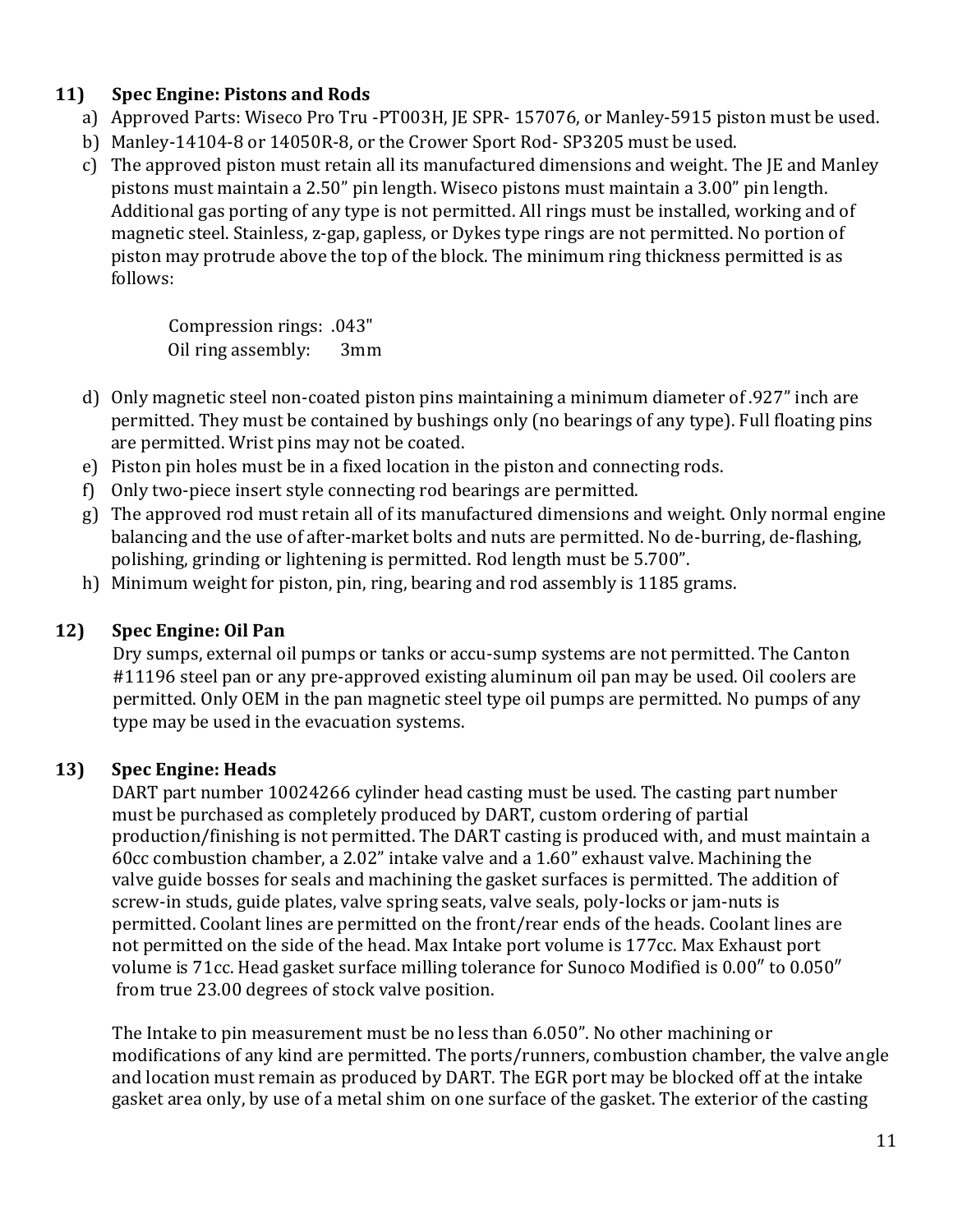may be painted. A maximum of two (2) intake-mounting holes may have HeliCoils. Intake and exhaust mounting holes may not be added or relocated. Holes must take standard dimension bolts.

#### **14) Spec Engine: Valves**

The Manley intake valve #11596 (111 grams), Manley intake valve #11864 (114 grams), Manley exhaust valve #11543 (95 grams) or Manley exhaust valve #11863 (102 grams) must be used. Valve stems must have a minimum diameter of 11/32 inch. Valve lifter weight is 85 grams minimum. All parts must maintain production dimension and weight.

#### **15) Spec Engine: Valve Job**

When cutting the valve seat angles, no stone or grinding marks are permitted above the bottom of the valve guide. All cutting in reference to the valve job must be centered off the centerline of the valve guide. Competition style multi-angle valve job is permitted. The bowl area must pass the 360 degree "ball" check (the appropriate sized ball must not fall into the guide area when rolling around on the valve stem). Intake is a .787" ball. Exhaust is a .531" ball. Surfaces and/or edges where the cutter or stone has touched must not be polished. No hand grinding or polishing is permitted on any part of the head.

#### **16) Spec Engine: Valve Springs & Retainers**

OEM Stock type magnetic steel retainers that weigh a minimum of 30 grams (retainer only) must be used. Valve springs may be single or double springs, but must be parallel wound. Barrel wound, conical wound springs, or beehive type springs are not permitted. Double springs must have a diameter between 1.450" and 1.437". Valve springs must have an installed height of 1.700" to 1.800". Retainer locks must be magnetic steel, and must be Machine 7 degree, Super 7 degree, or 10degree types only.

#### **17) Spec Engine: Crankshaft**

- a) The Scat Cast or Steel Crank # 9-350-3480-5700, Callies Comp Star series crankshaft, or the Manley #190190 may be used. The main and rod journal sizes are .020" under for the main and .030" under for the rod journals. Stroke must be 3.480".
- b) Small journal or Honda pin crankshafts are not permitted.
- c) Machining or polishing of the crankshaft counterweights is not permitted. Normal standard engine balancing is the only acceptable modification that can be performed on this component. No painting or Teflon coating. No capping of the counterweight holes. Crankshafts must maintain the manufacturer's dimensions.
- d) Minimum crankshaft weight is 45 lbs for the SCAT, Callies, or Manley crankshaft, and 50 lbs. for the old style Sunoco Modified pre-existing crankshaft.
- e) The Power Bond # PB1012-ss, ATI 917260 , 917320,or the BHJ CH-IBF-6-C harmonic balancer must be used.
- f) The only approved firing order for the Spec Engine is 1-8-4-3-6-5-7-2.

#### **18) Spec Engine: Camshaft**

15 or P55 cast core camshafts must be used (Billet steel cores are not permitted). The maximum camshaft bearing journal size is 1.875" (475mm). Camshaft may not exceed .550" +/- .005" lift at the valve with zero lash.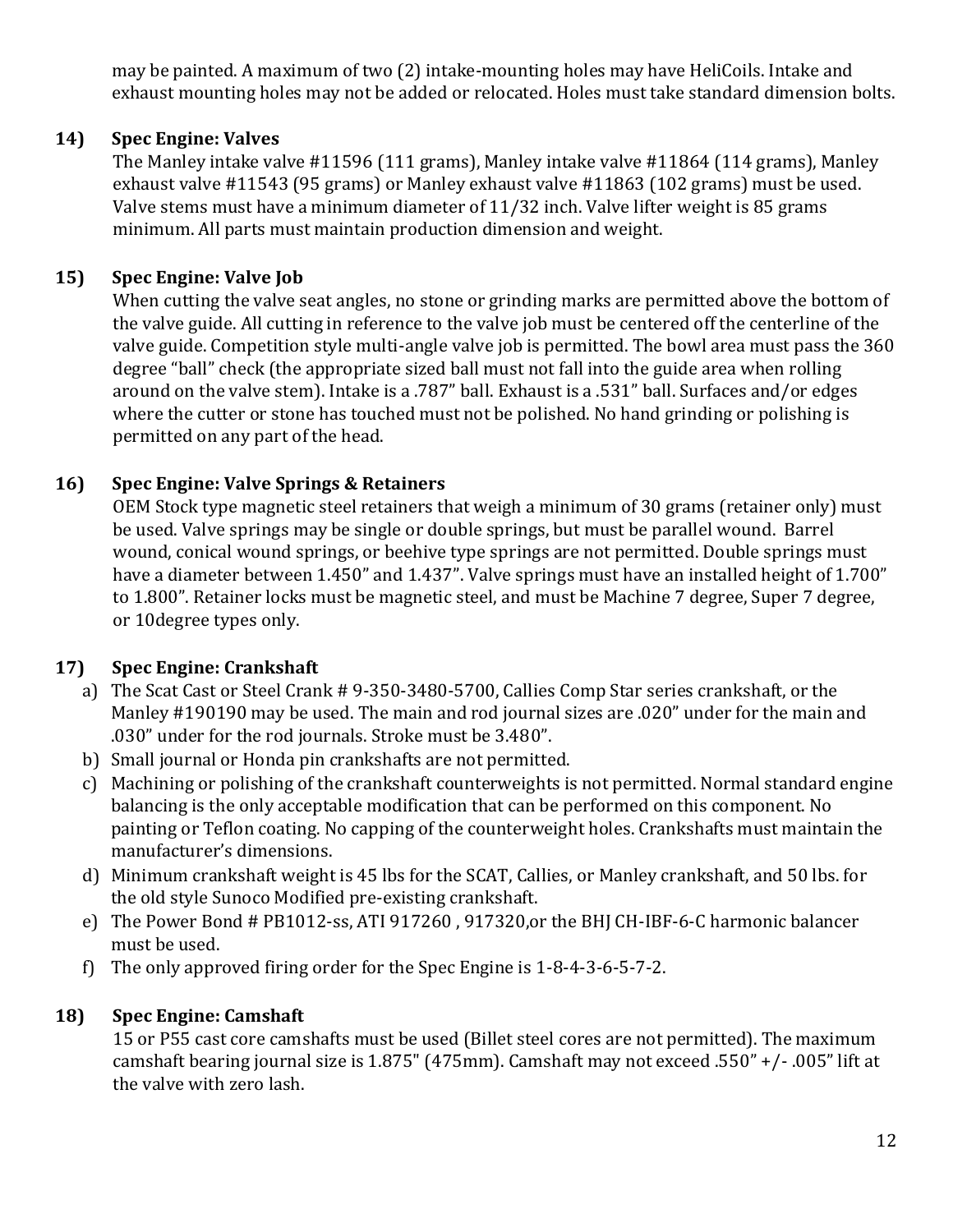### **19) Spec Engine: Valve Lifters**

- a) An 842" diameter magnetic solid steel valve lifter must be used. Roller tappets, ceramic valve lifters, tool steel solid lifters, mushroom valve lifters, and any type of mechanical assistance exerting a force to assist in closing the valve and/or push rod commonly known as rev-kits are not permitted.
- b) Valve lifters can weigh no less than 85 grams.

#### **20) Spec Engine: Rocker Arms**

Aluminum or stainless stud mounted roller rocker arms are permitted. 7/16" studs may be used. Steel 5/16" x .080" minimum wall push rods must be used. Chevrolet must run 1.5 ratio rockers. Stud-girdles are permitted; aftermarket shaft rocker systems are not permitted. Comp rocker 1604 will be permitted.

#### **21) Spec Engine: Intake Manifold**

A second generation Edelbrock #7101 intake manifold must be used. There are no modifications or alterations permitted to the intake manifold. No porting, polishing, acid dipping, deburring, deflashing, abrasive cleaning, internal painting, milling, cutting, drilling holes, enlarging bolt holes, matching of ports or welding. A TSMP supplied intake manifold must fit your engine complete with stock gaskets. All bolt holes must be in alignment and same size as stock. Coolant lines are only approved from the water neck to the back side of heads. The maximum thickness allowed for the Intake gasket is .064".

Note: Thompson Speedway Officials reserve the right to swap competitors intake manifolds as part of their routine post-race inspection process.

#### **22) Spec Engine: Carburetor Spacer**

The Canton part number 85-065, 85-060, 85-060S or the 85-065S (with a maximum height of 1") may be used. One gasket per side, maximum gasket thickness of .075" permitted. The spacer may be cut out to a maximum dimension area (port hole) of 2.150" x 3.750". Additional openings for air induction are not permitted. All spacers must be approved by Thompson Speedway Officials.

### **23) Spec Engine: Fuel Specifications**

- a) The only approved fuel is Sunoco Supreme.
- b) Several testing procedures will be utilized to ensure that all racers use the approved fuel. Fuel samples taken must exactly match all of the manufacturer's printed specifications, or penalties may result.
- c) Icing or cooling of the fuel system is not permitted in the garage, pit or paddock areas.
- d) Gasoline may be tested and certified at any event through the application of various chemical analyses as considered appropriate by officials. Gasoline may be checked before, during and after racing events.
- e) Nothing may be placed in the fuel line except a standard fuel filter. The use of any type of fuel catalyst or other fuel-altering device is prohibited.

#### **24) Spec Engine: Engine Exhaust System**

a) Sunoco Modified Spec Engine must use Flowrite Part Numbers: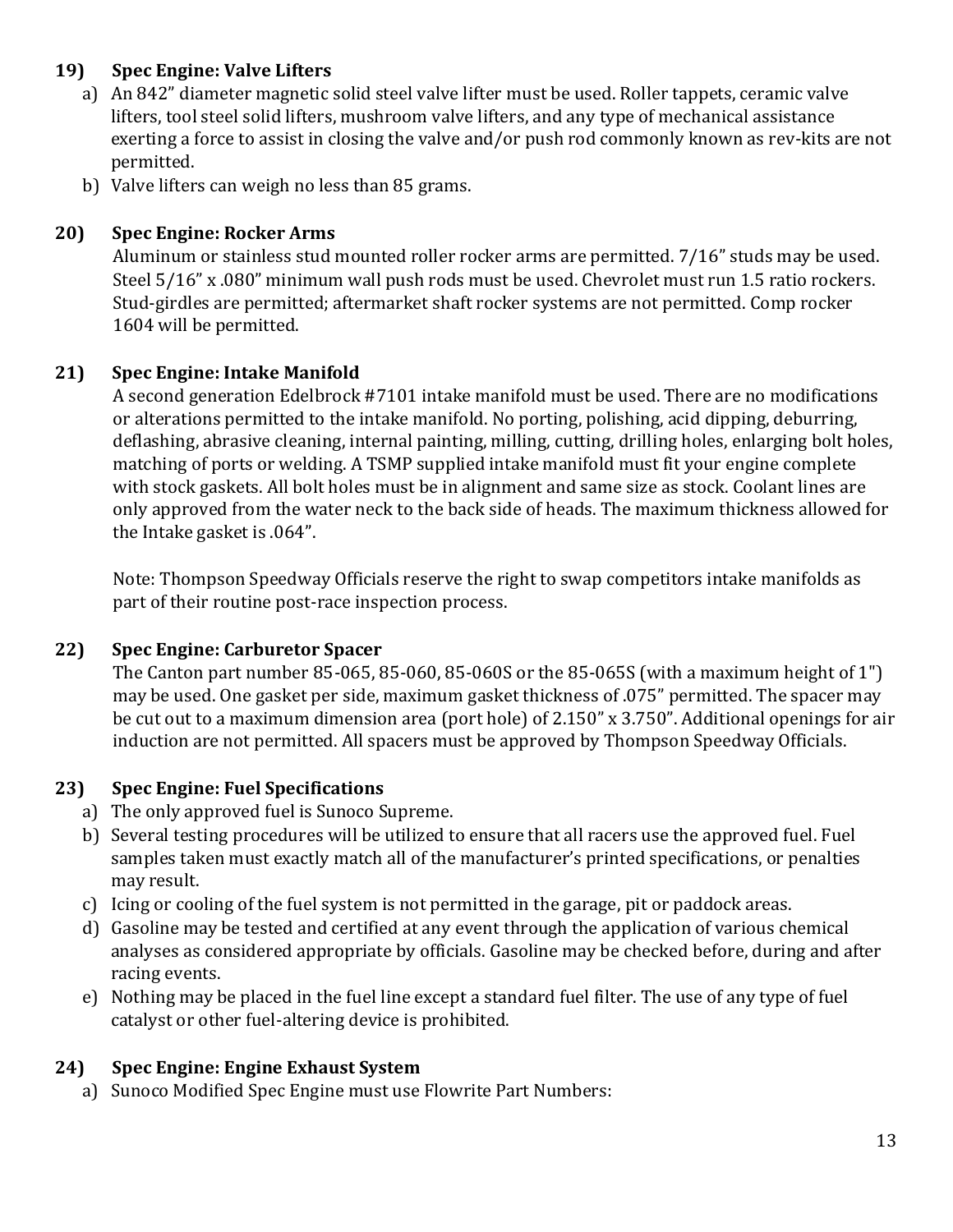Or the Kooks Part Numbers:

Troyer #SMS1048, C.D. #SMS1438, SPAFCO #SMS1348, RACEWORKS #SMS1253, Or the Beyea Part Number: Troyer, C.D. SPAFCO, RACEWORKS #AMSST-23S1-SK

- b) 180-degree headers, Tri-Y headers and Multi merge headers are not permitted.
- c) The exhaust header flange must mount directly to the cylinder head with no spacers between the flange and the cylinder head. A maximum header flange thickness of  $\frac{1}{2}$  inch is permitted.
- d) Inserts are not permitted in any part of the header or collector. Only one (1) collector allowed per side.
- e) Exhaust pipes must come out of engine at cowl and must extend a minimum of six (6) inches past the cowl. Right exhaust pipe may run beneath the car, but must turn down and out toward the bottom of the right side frame rail.
- f) Kooks #R35-30-10 or #R35-35-10, or the Flowrite #FR-3500, or Beyea parts #MUF3.5-SK mufflers must be used. The Muffler must be 3.5" on the inlet and outlet. Modifications to the 3" flange on the existing mufflers to make them 3.5" will be permitted. Both muffler flanges must still be intact. Mufflers must be removable for inspection.

#### **25) Spec Engine: Engine Drive Train, Flywheel, and Clutch**

The Quarter Master #298108 or #298158, 7-1/4" two disc V-Drive, with an SFI rated 153 tooth steel OEM type ring gear/flexplate that weighs a minimum of 4.1 pounds may be used in with the SK Spec Engine. Optional stock type clutch rule: A Stock OEM dimension 153 tooth steel flywheel and 10" steel clutch and pressure plate may be used. OEM type steel pressure plate and steel disc only.

Solid type disc only, no paddle or button type discs. Minimum diam.10" clutch and pressure plate. Drilling or lightening of any part is not permitted. Steel bolts only. Flat surface machining allowed only on the face of the flywheel, any cutting on the back side of the flywheel will deem the part illegal. Spec Engine flywheels must weigh a minimum of 9 lbs. (without bolts) and be one of the following part numbers:

10,000 RPM # 1019-9.5 Magnus # MRPBF-95 Ram #851

#### *Built Motor Specifications*

#### **26) Engine Requirements**

a) Engine must be OEM cast iron V8 production block, or the Dart SHP Block. The maximum compression ratio allowed will be 11.5 to 1. Any engine found to exceed the 11.5 to 1 compression ratio limit will be deemed illegal. The only approved engine for GM is the Chevrolet 350, Ford is the 351, and Mopar is the 360. No deflashing, grinding, welding or painting of any internal area. Maximum overbore for is .030." No block may have more than two (2) cylinder sleeves installed and they must be made of cast iron material.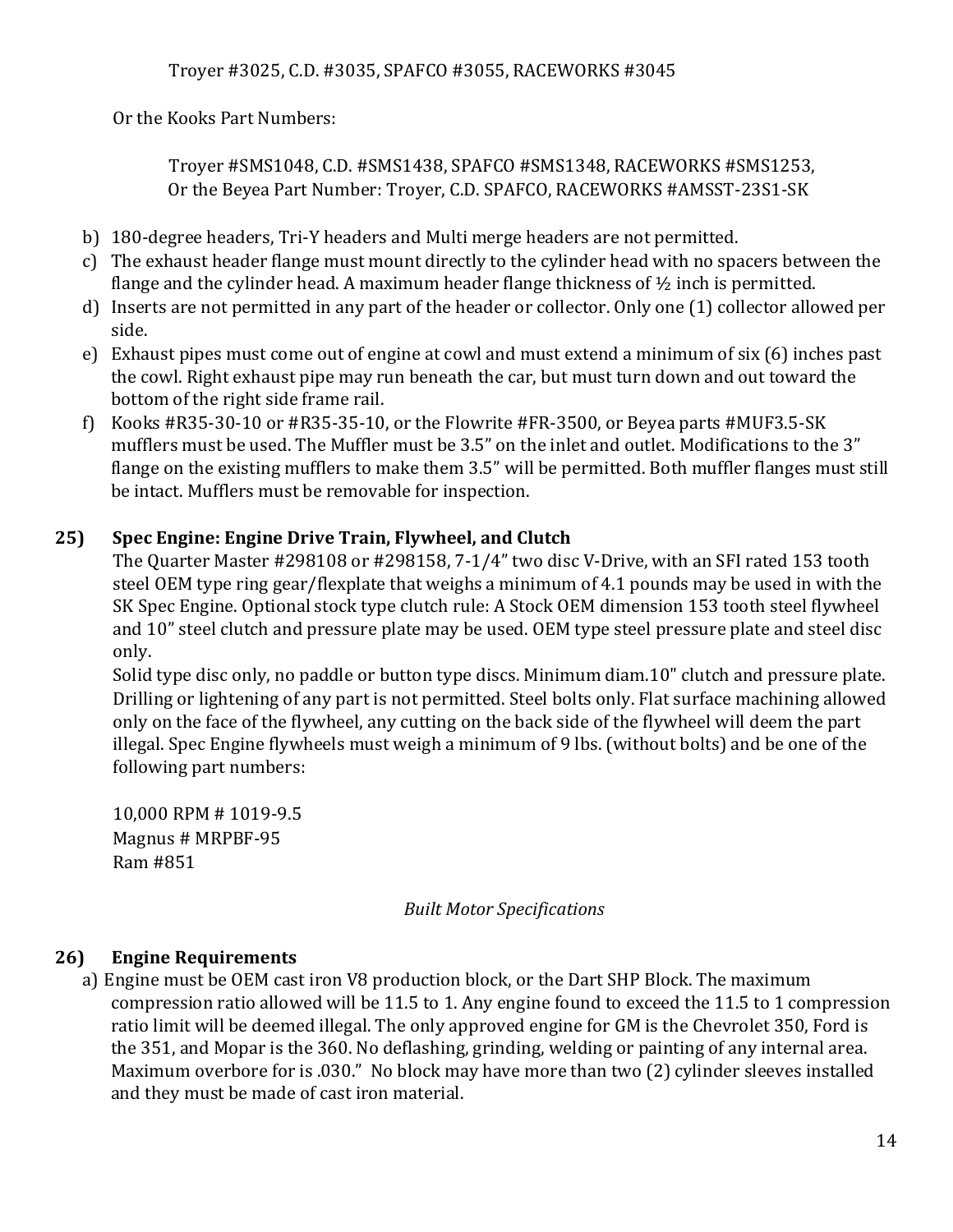### **27) Pistons & Rods**

a) Any flat-top three (3) ring round aluminum piston with three (3) rings in place is permitted. Valve reliefs for valve clearance only may be cut into the pistons. No portion of the piston may protrude above the top of the block. All three rings must be of flat magnetic steel. The minimum ring thickness is as follows:

> Compression Rings: 0.43 inches Oil Ring Assembly: 3.0 mm

b) Only stock type steel rods will be permitted. All aftermarket connecting rods must be steel sportsman rods with a steel pin. Only normal engine balancing, and the use of aftermarket nuts and bolts are permitted. Billet connecting rods are not permitted. The minimum/maximum rod lengths permitted are:

> Minimum: 5.700 Maximum: 6.250

All connecting roads of an engine must be the same length.

c) Minimum weight for piston, pin, rings, bearing and rod assembly is 1075 grams.

### **28) Oil Pan**

Dry sumps, external oil pumps, or tanks or accu-sump systems are not permitted. Evac system pumps are not permitted. Windage trays will be allowed. Oil coolers are allowed outside the body. Only OEM type in-the-pan oil pumps are permitted.

### **29) Cylinder Heads.**

- a) Only stock OEM cast iron cylinder heads will be permitted.
- b) Approved Cylinder Heads

i) GM stock OEM steel 492 castings, the old style 461,the old style 462, or the DART part number 10024266 cylinder head. GM Angle plug, Bow-tie or Vortec heads are not permitted. Intake valve must be 2.02" maximum diameter. Exhaust valve must be 1.60" maximum diameter. ii) Ford Cleveland or Windsor must use Stock OEM steel heads of two-barrel design that came on a passenger vehicle, with a maximum intake valve of 2.05" and exhaust valve of 1.66". Ford Windsor may use the cast iron "World Products Windsor, Jr." cylinder head – part number 05303B. Intake valve must be 1.94" maximum. Exhaust valve must be 1.60" diameter. This is the only approved aftermarket cylinder head.

- iii) Mopar must use the stock OEM steel passenger car version of casting numbers 3418915, 4772576 or 448308 with a maximum 2.02" intake valve and a maximum 1.60" exhaust valve. Chrysler may use part 318B with a maximum 2.02" intake valve and a maximum 1.60" exhaust valve.
- c) No W2 or TA heads allowed.
- d) All cast lines and insignias must be clearly visible and complete.
- e) The only modifications allowed will be the installation of valve guide sleeves and milling of the gasket surfaces; however, angle milling, changing the angle of the head gasket surface in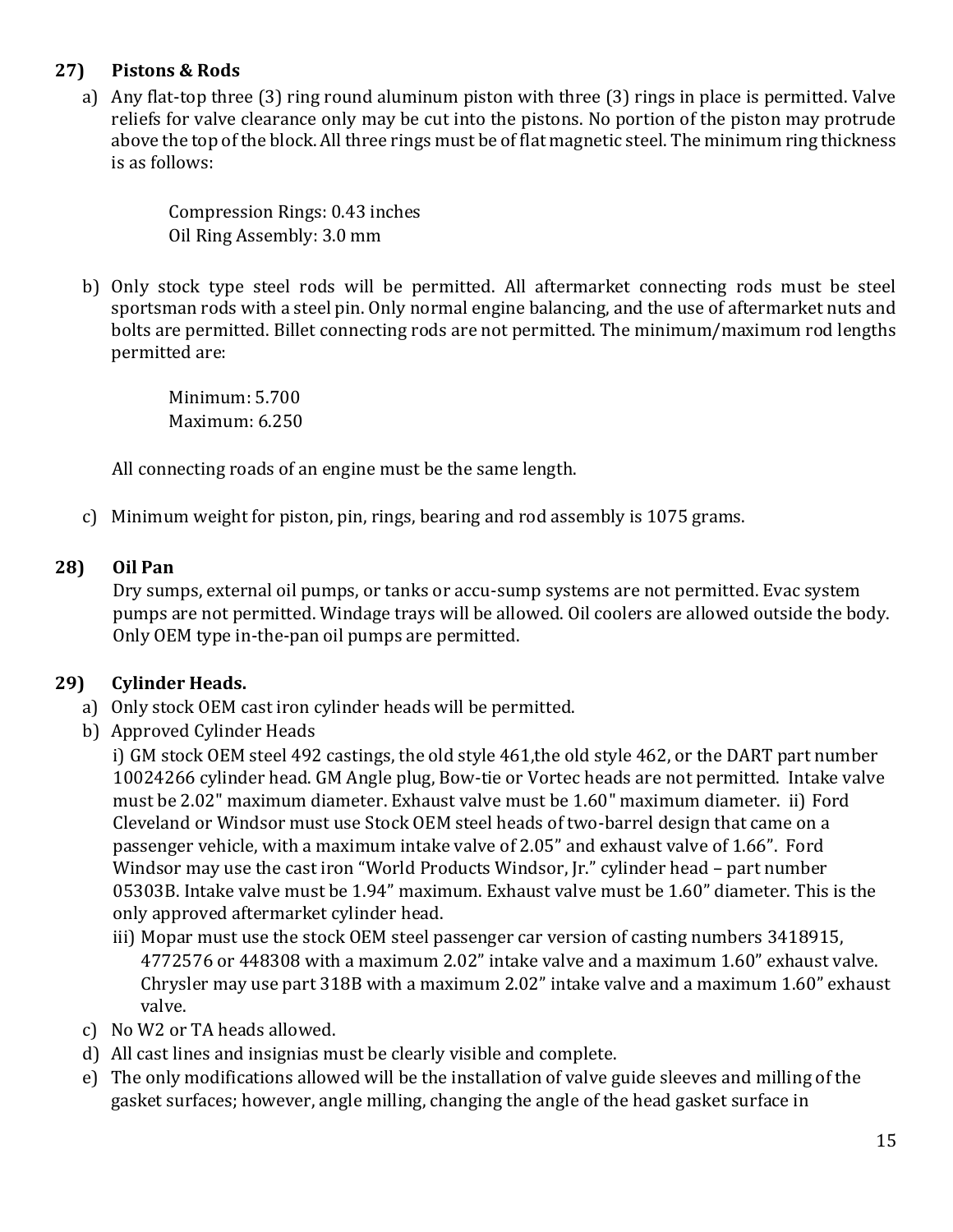relationship to the rest of the head, is not permitted. Additionally, altering the position or angle of the valve guide is not permitted. The addition of screw-in studs, guide plates, valve spring seats, option valve seals, Poly-Locks, or jam-nut devises are permitted. The machining of valve guide bosses allowed is for seals only. Coolant return lines are allowed to be placed on the ends of the heads. The following head modifications are not permitted, including, but not limited to: port matching, flow work, grinding, polishing, beading or chemical (acid) milling. No welding or sectioning. No internal modifications of any kind, including painting or Teflon coating. No more than two-intake mounting holes may have HeliCoils. Intake or exhaust manifold mounting holes may not be added or relocated. Holes must take standard intake manifold bolts.

#### **30) Valves**

All valves must be identical in appearance and construction as an OEM type valve. No air directional devices will be permitted on any of the valve surfaces. Valve stems must have a minimum diameter of 11/32 inch. Stainless steel replacement valves are permitted. Hollow stem valves are not allowed. Stainless steel replacement valves are permitted. Minimum valve weights are 116 grams for the intake and 100 grams for the exhaust.

### **31) Valve Jobs**

Three (3) angle valve jobs are permitted. When cutting the valve seat angles, no stone or grinding marks are permitted above the bottom of the valve guide. All cutting in reference to the valve job must be centered off the centerline of the valve guide. Upon completion of the valve job, the bowl area under the valve seat down to the bottom of the valve guide must still be the same configuration as far as shape and finish as it was from the manufacturer. Surfaces and/or edges where the cutter or stone has touched must not be polished. No hand grinding or polishing is permitted on any part of the head. Un-shrouding of valves is not permitted.

#### **32) Valve Springs & Retainers**

Any type steel valve springs allowed. Double springs are permitted. Steel valve spring retainers only.

### **33) Crankshaft**

- a) Only stock production OEM crankshafts allowed. The main and rod journal size must be stock for the block being used. Original bore and stroke combination must be maintained. The maximum allowable stroke tolerance for GM and Ford will be  $+/-$  .015". Mopar will have  $+/-$  .005. Minimum main journal size .020 under stock. Minimum rod journal size .030 under stock.
- b) After-market crankshafts, knife-edge crankshafts, small journal crankshafts are not permitted.
- c) No machining or polishing of the crankshaft counterweights allowed. Standard engine balancing is the only acceptable modification that can be performed on this component. No painting or Teflon coating. No drilling of rod journals.
- d) Minimum crankshaft weights are GM engines 50 lb., Ford and Mopar 54 lb.
- e) Fluid harmonic balancers will be permitted.
- f) If you are currently using an existing Sunoco Modified engine crankshaft, you may use your existing cast or forged steel crankshaft, however, you must contact the Thompson Speedway Sunoco Modified Technical Inspector and notify them of your intentions.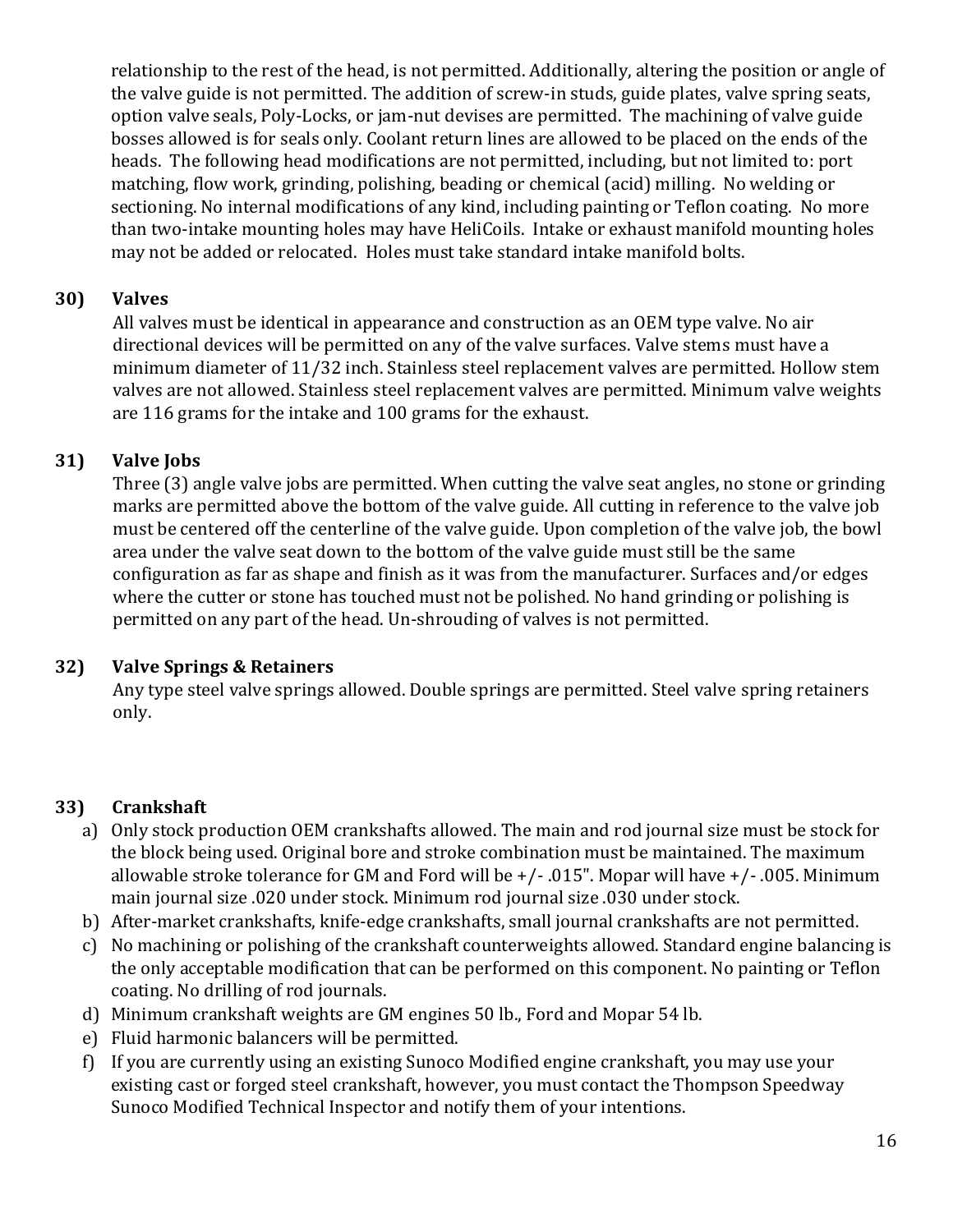### **34) Camshaft & Timing Chain**

- a) Only magnetic steel camshafts will be permitted. The maximum camshaft bearing journal size must not be more than 1.870 inches (47.5mm).
- b) Only standard production sleeve type cam bearings will be permitted and must be standard diameter for the production block being used.
- c) Camshafts must be driven in the same direction of rotation as the approved standard production engine. The camshaft must maintain the same firing order as the approved production engine. The approved firing orders using approved cylinder identification are as follows:

GM and Mopar 1-8-4-3-6-5-7-2 Ford 1-3-7-2-6-5-4-8

d) Camshafts must be driven in the same direction of rotation as the approved standard production engine. The camshaft must maintain the same firing order as the approved production engine. The approved firing orders using approved cylinder identification are as follows: The manufacturer's cylinder identification sequence is as follows:

| GM and Mopar | Ford    |
|--------------|---------|
| (Front)      | (Front) |
| 12           | 51      |
| 34           | 62      |
| 56           | 73      |
| 7 R          | 84      |

- e) Maximum lift at the valve with zero (0) lash is .550".
- f) Any type chain will be permitted. Belt-drive and gear-drive systems will not be permitted.
- g) If you are currently using an existing Sunoco Modified engine camshaft, you may use your existing camshaft; however, you must contact the Thompson Speedway Sunoco Modified Technical Inspector and notify them of your intentions.

#### **35) Valve Lifter**

Stock lifter diameter must be maintained. No roller, mushroom, oversize, convex, concave or ceramic lifters. Only flat bottom magnetic steel straight barrel lifters of the same diameter and length as stock.

GM Flat Tappet Lifter 0.842" x 1.88". Ford Flat Tappet Lifter 0.875" x 1.95". Chrysler Flat Tappet Lifter 0.904" x 1.79".

#### **36) Rocker Arms**

Roller rocker arms permitted. Rockers must be independent and stud type for GM and Ford. Stud girdles are permitted. Stock type shaft rocker system is allowed on Mopar only. Aftermarket shaft rocker systems are not permitted.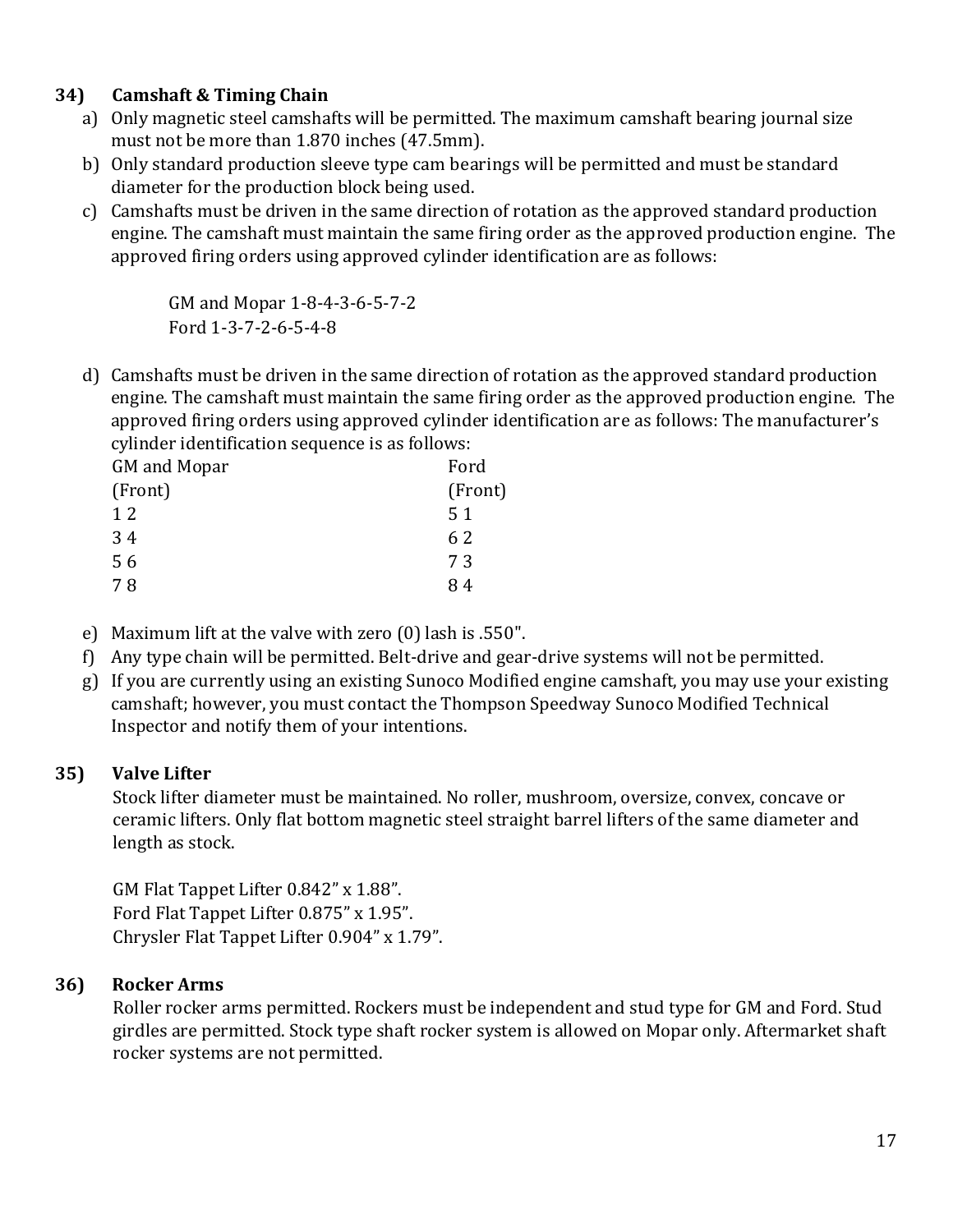### **37) Intake Manifold**

Only the latest Edelbrock performer intake, with the Edelbrock-applied American Flag, allowed. The part numbers are Chevrolet 2101, Ford 2181, Ford 2665, Ford 2750, and Chrysler 2176. The intake must remain per manufacturer's spec out of the box. No alterations will be permitted. Older intakes with outdated part numbers are not permitted. Track supplied intake must fit your engine.

### **38) Carburetor**

- a) Holley two-barrel model #4412 carburetor must be used. The body, base plate, metering block, and bowl must be a standard Holley 4412 part. HP parts are not permitted. Carburetors and/or carburetor components machined from billet materials are not permitted.
- b) OEM type gaskets, jets and power valve must be used.
- c) The diameter of every hole in the carburetor must pass the standard Thompson Speedway pin and tooling gauges as part of our routine inspection process.
- d) The only changes that will be allowed are as follows:
	- i) The choke plate and shaft may be removed, but must be permanently sealed.
	- ii) Throttle plate screws may be trimmed flush with the shaft.
- e) Body of carburetor and metering block: No polishing, grinding or reshaping of any part. Drilling of additional holes or plugging holes is not permitted.
- f) Choke horn may not be removed.
- g) Boosters may not be changed. Size or shape must not be altered. Height must remain standard.
- h) Venturi area must not be altered in any manner. Casting ring must not be removed.
- i) Alterations to allow additional air to be picked up below the opening of the venturi such as altered gaskets, base plates, and drilling holes into the carburetor will not be permitted.
- j) Base plate must not be altered in shape or size.
- k) The stock Holley 4412 or Stainless Steel Holly part #346 butterflies must be used. They may not be thinned or tapered. The Butterflies must remain as manufactured, and must maintain the Holley production tolerance thickness of .0438" to .0398". Idle holes may be drilled in butterflies. Screw ends may be cut even with the shaft but screw heads must remain standard.
- l) Throttle shaft must remain standard and must not be thinned or cut in any manner.
- m) Holley Carbs may NOT use aluminum center sections

### **39) Carburetor Spacer**

The Canton part number 85-065, 85-060, 85-060S, 85-065S or the Big Haus USA 002 or the Moroso part #64966 (with a maximum height of 1") may be used. One gasket per side, maximum gasket thickness of .075"permitted. The spacer may be cut out to a maximum dimension area (port hole) of 2.150" x 3.750". Additional openings for the induction of air is not permitted. All spacers must be approved by Thompson Speedway Officials.

### **40) Carburetor Air Filter**

- a) Only a round dry type paper air filter element maintaining a minimum 12 inches and maximum 14 inches' diameter will be permitted. The air filter element must maintain a minimum of one and one half (1½) inches, maximum five (5) inches in height. All air must be filtered through the element.
- b) Only a round metal filter housing will be permitted. The top and bottom of the air filter housing must be solid with no holes. A maximum of one (1) inch lip will be permitted from the air filter element to the outer edge of the air filter housing top and bottom. The air filter housing carburetor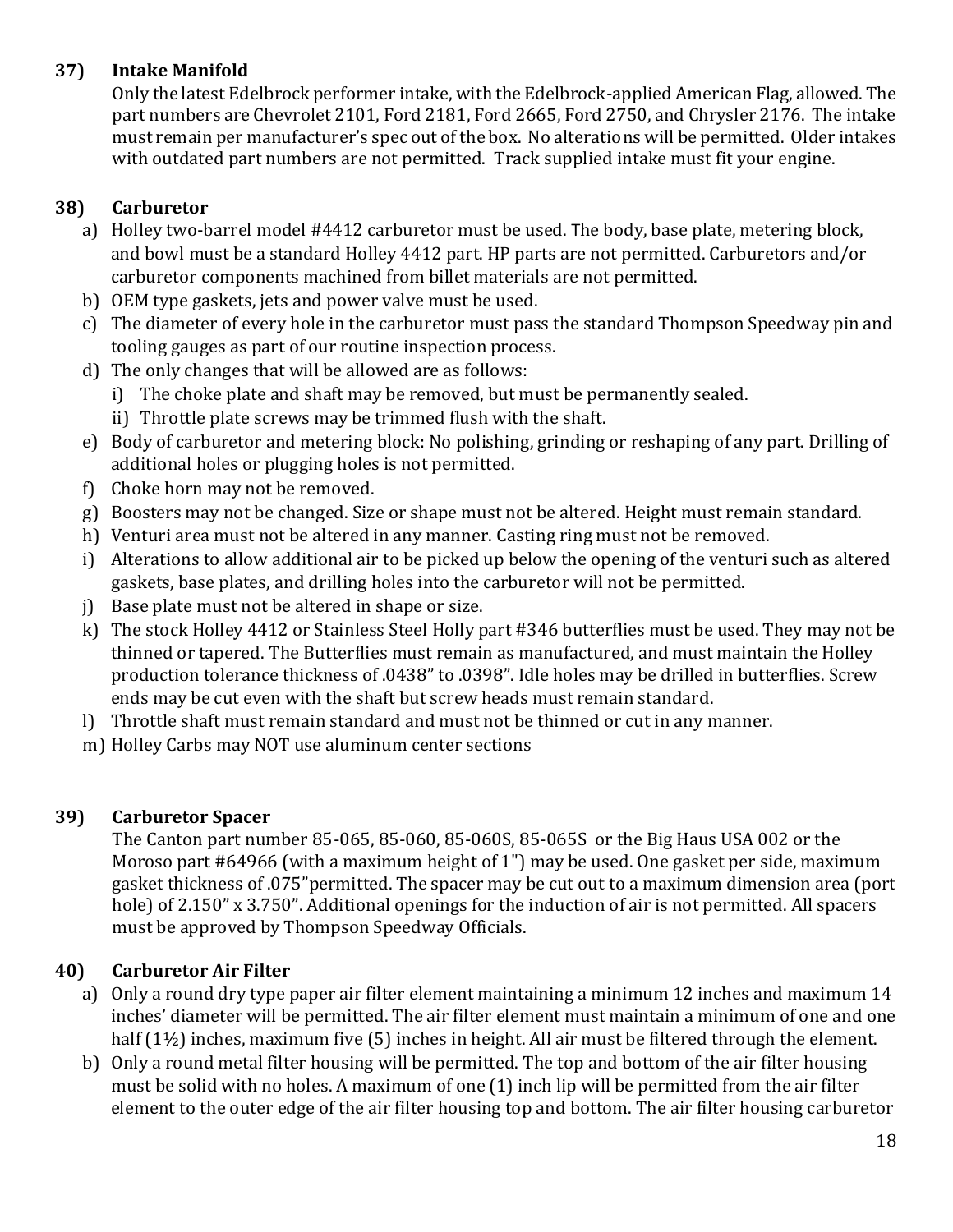mounting ring must have only one (1) round hole a minimum of five (5) inches in diameter. It is permissible to attach a shield to the front area of the air filter housing up to a maximum of one half of the air filter circumference. The shield must not be higher than the height of the air filter element. The air filter housing metal top and bottom must be of the same diameter. The air filter housing must be centered side to side and set level on the carburetor. No air induction, ducts, baffles, tubes, funnels or anything else which may control the air entering inside of, or between the air filter and carburetor. No plastic air filter housings or parts.

- c) The bottom of the air filter element must measure within one (1) inch of the carburetor's top flange. A spacer may be used between the carburetor and the air cleaner so long as the one (1) inch specification is not exceeded.
- d) No portion of the hood may be higher than the bottom of the air cleaner.

### **41) Ignition System**

- a) An OEM type HEI distributor must be used. The distributor must have a stock-type housing, must be equipped with an OEM style magnetic pickup, module, or circuit board, be gear driven, and be mounted in the stock location. Billett distributor housings are permitted. Single or dual point camshaft driven distributors are permitted.
- b) Only one ignition coil is permitted and must be mounted on engine side of the firewall.
- c) Electronic firing module amplifier box is not permitted.
- d) Computerized, multi-coil, dual electronic firing module box or crank trigger systems are not permitted.
- e) Magnetos are not permitted.
- f) Adjustable timing controls are not permitted.
- g) Retard or ignition delay devices are not permitted.
- h) Only MSD # 8727CT or MSD # 8728 External RPM limiter with the violet wire cut back flush to the unit's housing, with the green and the white wires run directly to the coil negative, mounted on the engine side of the firewall in plain view, will be permitted (if used.)
- i) Accessories to regulate the power supply are not permitted.
- j) The tachometer wire must run from the distributor to the tachometer along the #8 dash bar separate from any other wires and in unobstructed view for inspection. The tachometer wire must be isolated from any other wires, connection or devices. The entire length of the tachometer wire must be visible from distributor to gauge.
- k) The Vacuum advance unit may be replaced with a manual non-electronic timing adjuster that does not extend more than two inches beyond the distributor housing.

### **42) Alternator**

A functioning 12-volt single alternator system is optional. 16-volt or higher alternators NOT ALLOWED.

### **43) Starter**

Only a stock type starter is permitted. It must be in stock position and operative at all times.

## **44) Battery**

One (1) 12-volt Gel or Glass Mat type battery with a minimum weight of 17 lbs. is mandatory. The battery must be located between the frame rails under the hood or the floor of the car. If located under the floor, the battery must be completely encased; if located under the hood the battery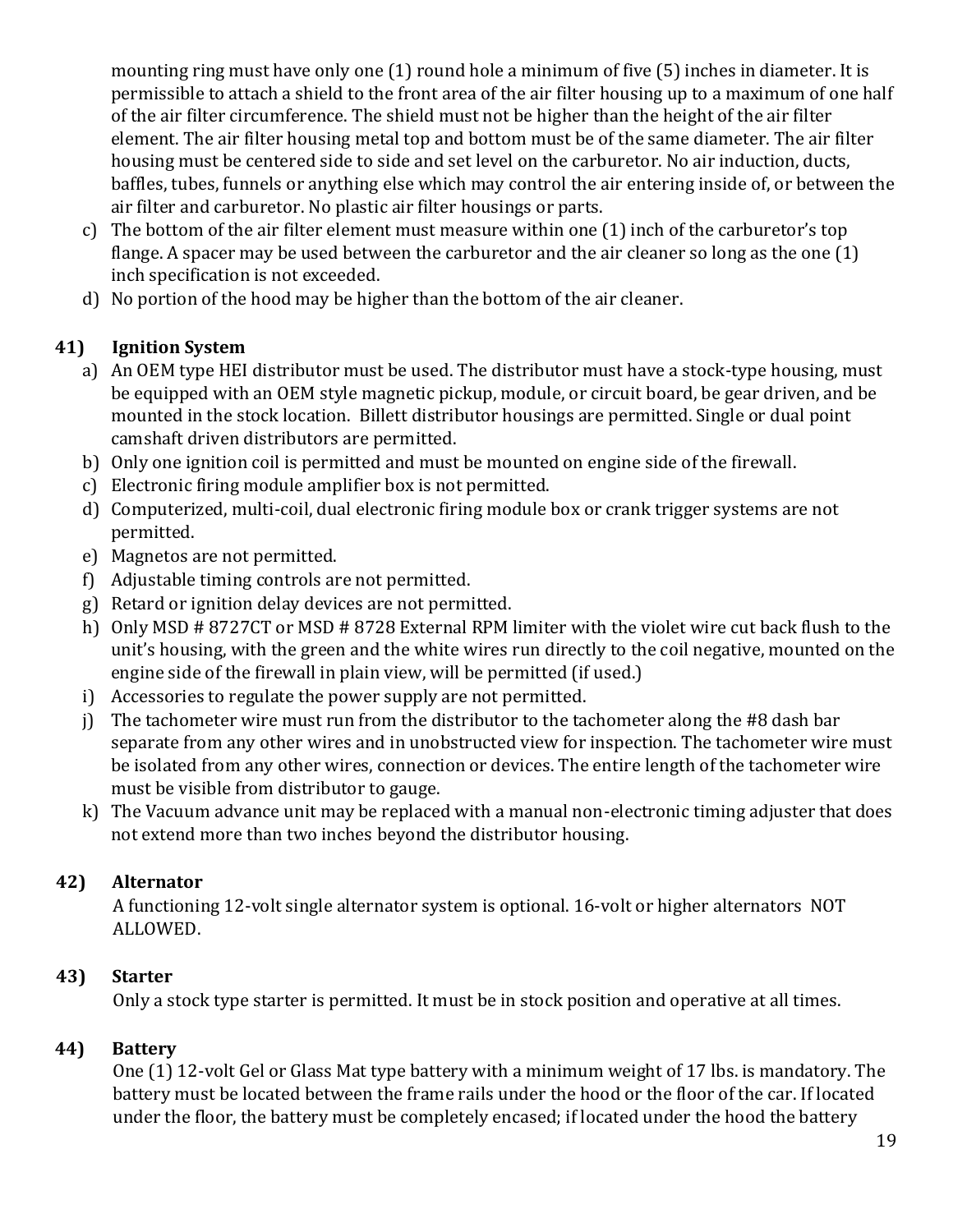must have a suitable cover. The battery must not be forward of the radiator or rear of the rear end housing of the car. The battery location must be acceptable to TSMP Officials.

#### **45) Engine Cooling System**

Only water or Water Wetter-type additives may be used in the cooling systems. No antifreeze allowed.

### **46) Water Pump**

A steel or aluminum, OEM-type mechanical pump must be used. Modifications of stock impellers are not permitted. Any serpentine, cog or V-belt pulley system is permitted.

### **47) Engine Oil Specifications**

Combustion enhancing oils or additives are not permitted.

### **48) Exhaust Pipes/Headers/Mufflers**

- a) Headers are permitted. Headers must be commercially manufactured.
- b) 180-degree headers, Tri-Y headers and Multi merge headers are not permitted.
- c) The exhaust header flange must mount directly to the cylinder head with no spacers between the flange and the cylinder head. A maximum header flange thickness of  $\frac{1}{2}$ " is permitted.
- d) Inserts are not permitted in any part of the header or collector. Only one collector allowed per side. Crossover and pyramid type collectors are not permitted.
- e) Exhaust pipes must come out of engine at cowl and must extend a minimum of 6" rearward past the cowl. Right exhaust pipe may run beneath the car, but must turn down and out toward the bottom of the right side frame rail.
- f) Mufflers are mandatory. Unaltered LOBAK # RCM 30-12-30 or LOBAK # 35-12-35 mufflers are required at all times. Modifications or repairs of any type are not permitted on the muffler. Both muffler flanges must be intact. Mufflers must be removable for inspection.
- g) Thermal wrap is not permitted anywhere on exhaust system.
- h) Only one muffler and exhaust pipe allowed per side. Exhaust pipe ends must be turned down to track.
- i) Exhaust system subject to approval by Thompson Speedway Motorsports Park Officials.
- j) Interior coatings are permitted.
- k) Race teams are responsible for the condition of their mufflers. Mufflers found to have deteriorated baffles due to rust/rot will be treated the same as if they were modified. Your mufflers must be in good condition and have complete baffles.
- l) Note: Spec engine competitors, please see spec engine rules above on exhaust pipes.
- m) Kooks #R35-30-10 or #R35-35-10, or the Flowrite #FR-3500 mufflers may be used. The Muffler must be 3.5" on the inlet and outlet. Modifications to the 3" flange on the existing mufflers to make them 3.5" will be permitted. Both muffler flanges must still be intact. Mufflers must be removable for inspection.

### **49) Engine Drive Train, Flywheel and Clutch**

a) The Quarter Master #298108 or #298158, 7-1/4" two disc V-Drive, with an SFI rated 153 tooth steel OEM type ring gear/flexplate that weighs a minimum of 4.1 pounds may be used in with the Sunoco Modified engine.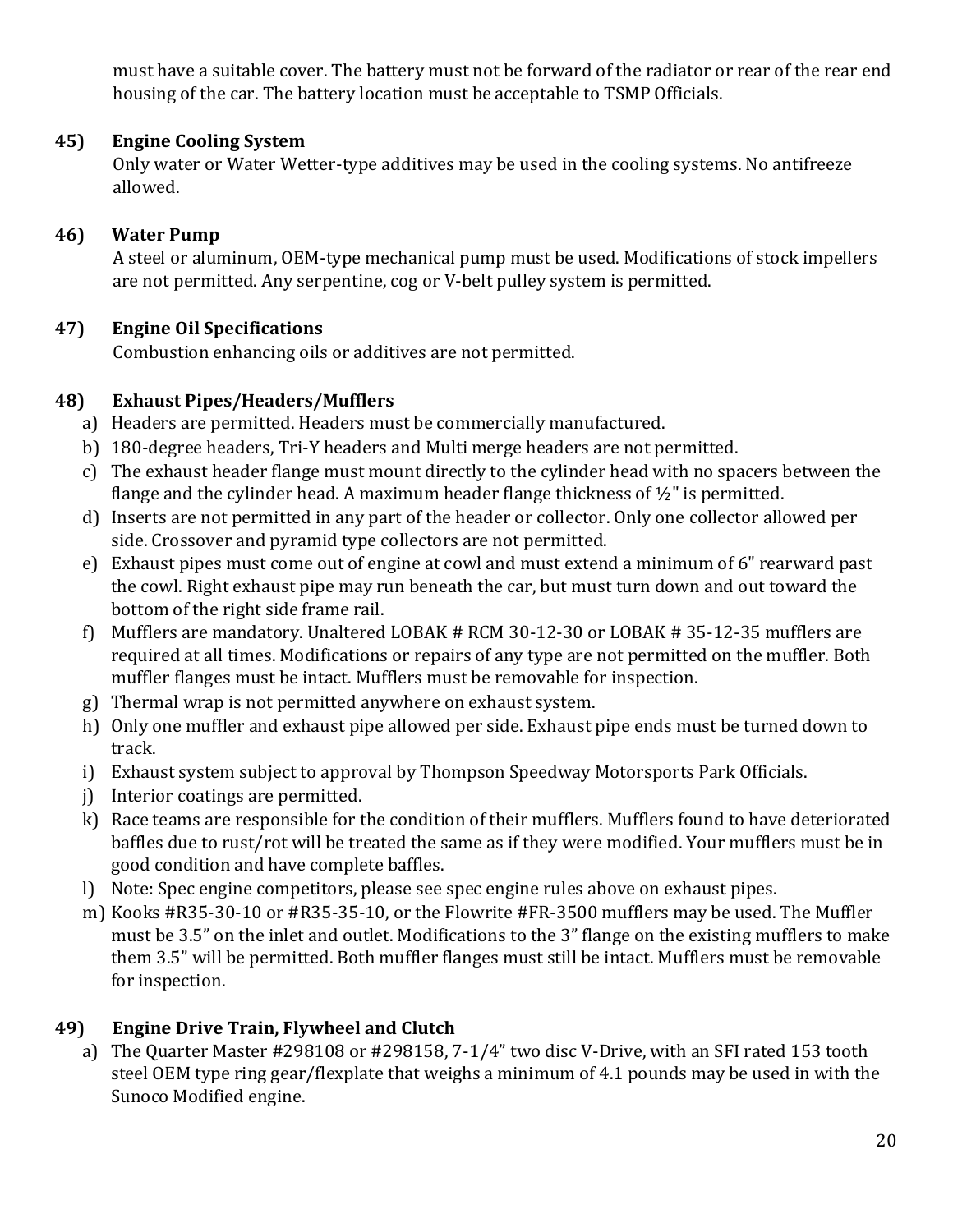- b) Optional stock type clutch rule: A Stock OEM dimension 153 tooth steel flywheel and a minimum 10" steel clutch and pressure plate may be used. OEM type steel pressure plate and steel disc only. Solid type discs only, no paddle or button type discs. Drilling or lightening of any part is not permitted. Magnetic steel bolts only. Flat surface machining allowed only on the face of the flywheel, any cutting on the back side of the flywheel will deem the part illegal.
- c) The following weights are the minimum allowed for each part:
	- i) Flywheel only (no bolts) Non-Spec Motor: 12.5 lbs.
	- ii) Pressure plate, Cover, & Solid Disc (no bolts) –Non-Spec Motor:16 lbs. course spine and 15.5 fine spline
	- iii) The steel solid disc (no bolts) must maintain a minimum weight of 2.5 pounds and a maximum weight of 3.8 pounds after the combined weight has been determined.
- d) Drilling or lightening of any part is not permitted.

## **50) Bell Housing**

Only a commercially manufactured magnetic steel bell housing may be used. The bell housing must enclose the flywheel 360 degrees with minimum 3/16" inch magnetic steel. Any modifications you make to the bell housing must be done with 3/16" steel and welded in place (no bolt on pieces). A commercially manufactured bell housing (like the Quarter Master #008110440) with a bolt on bottom cover may be used. An opening no larger than  $3\frac{1}{2} \times 4$ inches may be used for throw out bearing access. This hole may be covered with sheet metal.

### **51) Transmission**

- a) Only an OEM production stock 3-speed cast iron transmission, an OEM production stock 4-speed cast iron, aluminum or magnesium transmission, the Richmond 2-speed transmission (part # 7020010, 7020026, 7027010, 7027026) as produced by Richmond, or the Jerico oval track 2speed transmission (part # 2SP) as produced by Jerico are allowed.
- b) OEM production 3-speed cast iron transmissions may be run, and the only modification allowed is the tailshaft bushing may be replaced with a needle type bearing. No other modifications of any kind permitted.
- c) OEM Cast iron, aluminum or magnesium 4-speed transmissions may be run, and the only two modifications allowed are:

i) The removal of first gear. ii) The tailshaft bushing may be replaced with a needle type bearing. No other modifications, such as, lightweight parts or added machining are allowed.

d) The Richmond 2-speed transmission may be run, with only the following 3rd gear options allowed:

1.2250, 1.3391, 1.4588, 1.5956, and 1.7442. The dog rings inside the Richmond transmission may be replaced with aftermarket ones.

- e) No modifications or options are allowed to the base Richmond 2-speed. Any lightweight parts, added machining, or special bearing upgrades are not allowed.
- f) The Jerico 2 speed transmission may be run, with only the following 3rd gear options allowed: 1.2250 to 1.7100.
- g) No modifications or options are allowed to the base Jerico 2-speed. Any lightweight parts, added machining, or special bearing upgrades are not allowed.
- h) OEM Stock cast iron, aluminum or magnesium transmission housings, or the Magnus part number MRPSA-1009 housing are permitted. The OEM Stock transmission side covers must be used.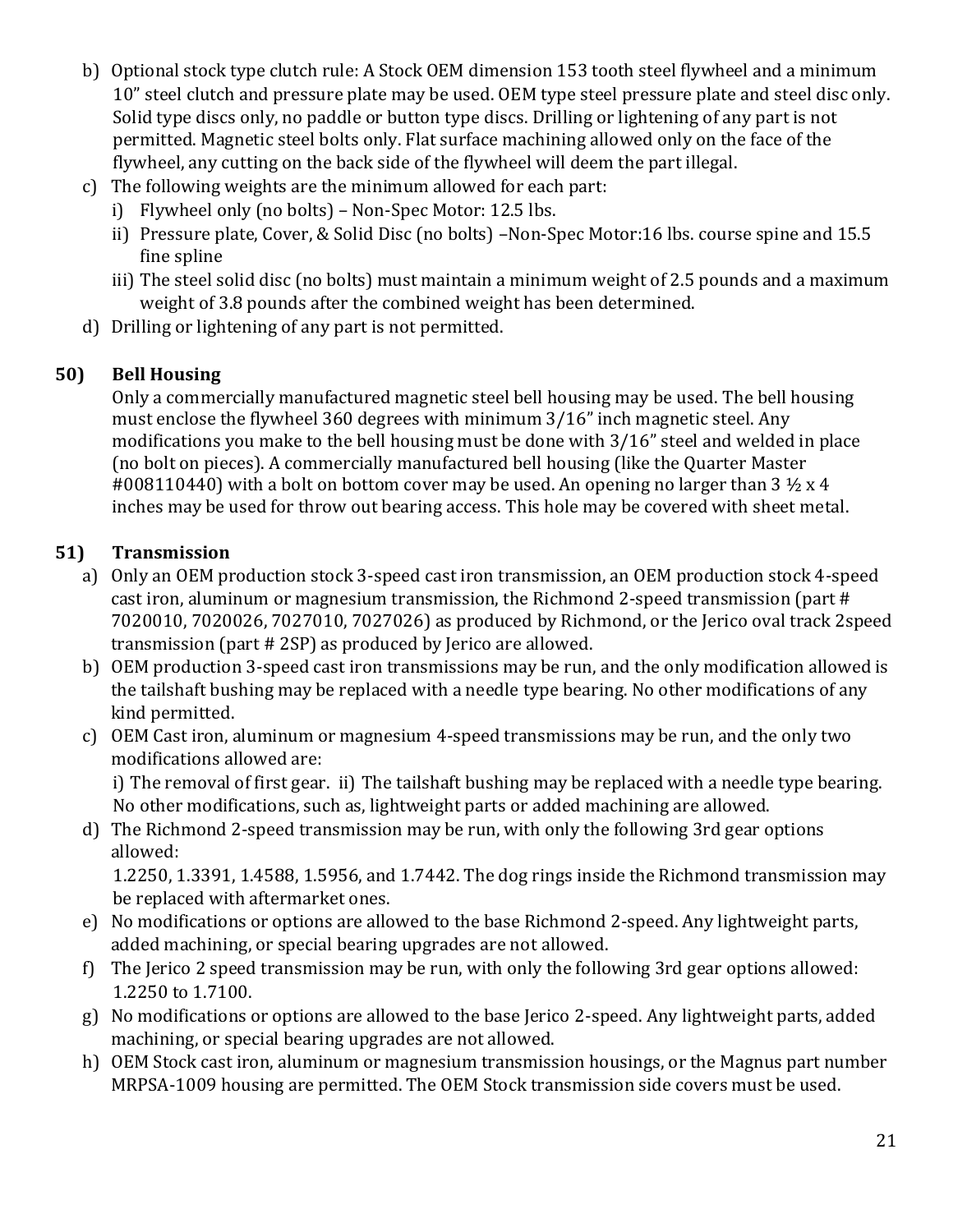- i) All forward and reverse gears (except the ones that have been legally removed) must be in working order, and they must be operational from the driver's compartment with mechanical linkage.
- j) The shifter and all of its components must be made of steel or aluminum. k) No coatings allowed.

l) No polishing, welding, machining, drilling, lightening or use of any type of coatings is allowed. m) High ratio must be 1 to 1.

### **52) Rear Axle**

- a) Only aluminum or steel quick change and non-quick change center sections with a 10" ring gear equipped with aluminum or steel side bells will be permitted.
- b) One piece full floating magnetic steel rear axles are mandatory. All axles must be a minimum of 7.00 pounds while still maintaining a 1.250-inch manufactured outside shank size and a .6875 inch inside hole diameter. Axle splines must be straight cut, not crowned. Crown type axle splines will not be permitted.
- c) Only locked rear drive axles assemblies will be permitted. No limited slip or ratchet type differentials.
- d) Thermal coatings are not allowed.
- e) For the purpose of checking a pre-determined final drive gear ratio, when jacked up both rear wheels must rotate in the same direction with each traveling the same rotational distance.
- f) Cambered rear axle housings or other cambered components will not be permitted. A tolerance of 1½ degrees of camber (positive or negative) will be permitted.
- g) Only aluminum or steel drive plates, the same thickness on the left and right side will be permitted. The drive flange splines must be straight cut, not crowned.

### **53) Gear Rule**

- a) Straight rear minimum gear rule is 4.56 to 1. Maximum is 4.71 to 1.
- b) Quick Change minimum gear rule is 4.62 to 1 and maximum is **4.81** to 1.

## **54) Tires**

- a) Hoosier Tire East of Manchester Connecticut will be the sole supplier of tires for the Sunoco Modified Division. Their contact information is listed in the "General Rules" section above.
- b) The size and compound numbers are 26.0/13.0-15 M30 on the left side and 27.0/13-15 M450 on the right side. If a tire cannot be identified, it will be considered illegal.
- c) Thompson Speedway Officials may confiscate and/or impound tires at any time for inspection.
- d) The JTR Eagle PPM Tester will be set at a fixed level and will be strictly enforced throughout the season.
- e) A participant competing in any race at Thompson Speedway specifically agrees that he/she acknowledges it is illegal to soak or treat racing tires and that said soaking or treatment of racing tires is against EPA regulations and further contains carcinogens and hazardous material which are unfit for his/her health and the health of all competitors and spectators. Any participant found violating the rule is subject to suspension.
- f) Thompson Speedway will announce the number of tires available to teams in advance, using an event information form. Thompson Speedway competitors are required to register tires for each event. Tire registration form must be submitted to Thompson Speedway designated tire coordinator a minimum of 30 minutes prior to post time.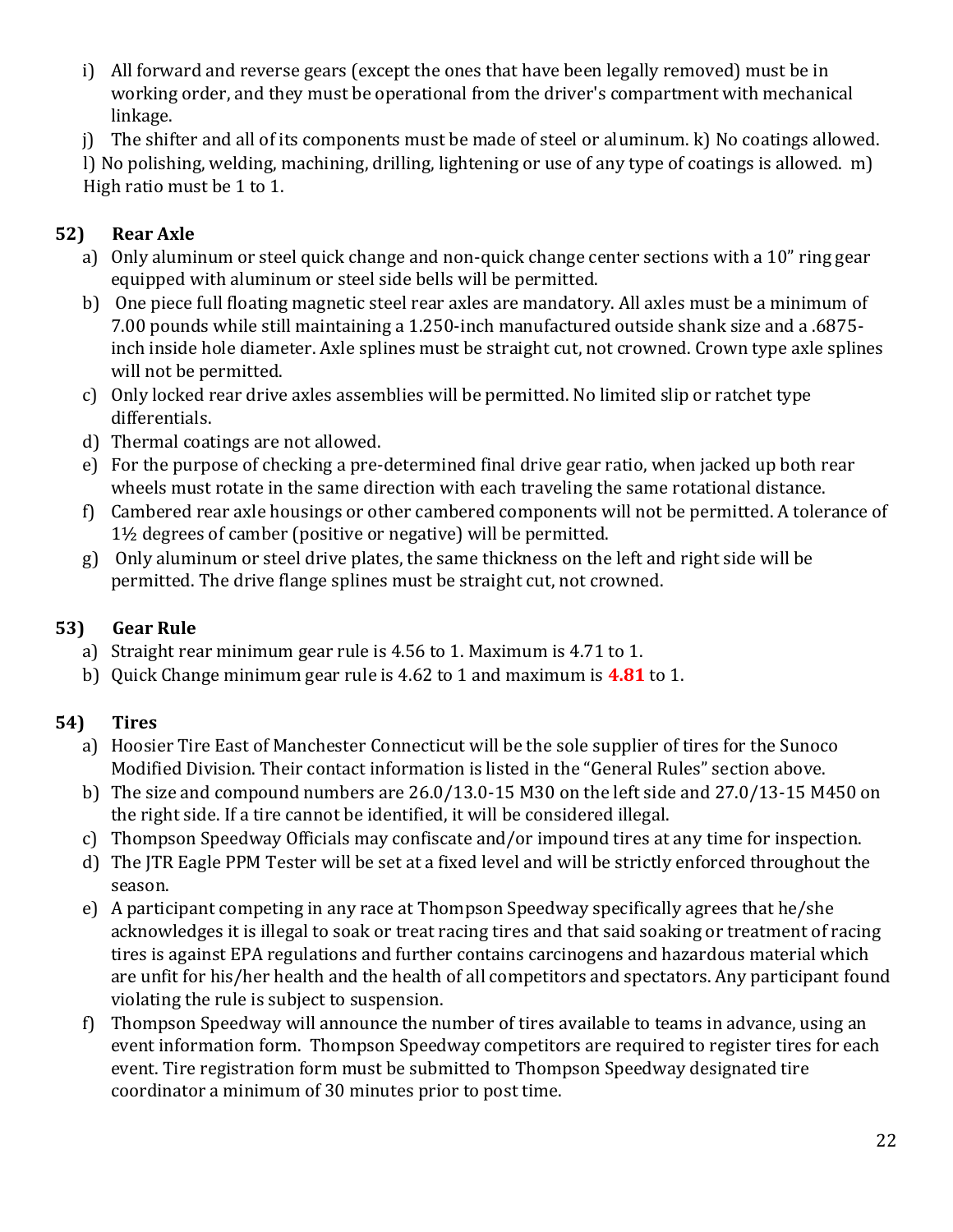g) Participants are responsible for competing on tires that satisfy all the above rules. Tire samples may be taken at any time to be analyzed by an independent testing laboratory that has been approved by the respective tire manufacturer. The participant's samples will be compared with control samples provided by the tire manufacturer. Any tire samples that are found to not match the factory control sample will be deemed illegal and the participant will be subject to the penalties outlined above

## **55) Coil Over Shocks and Springs**

- **a)** All shocks are subject to Thompson Speedway Official's approval. Double adjustable shocks and remote adjustable shocks are not permitted. Springs must be magnetic steel. Shocks with a published racer's net price greater than \$440.00 are not permitted. Approved shocks must be within the price limit in their complete on-car form, less any separate coil over kits or parts.
- b) Only coil spring suspension will be permitted. The suspension and coil springs at all four (4) wheels must be active and permit suspension movement in compression and rebound. All downward chassis movement while the race vehicle is in competition must be limited only by the normal increasing stiffness of the springs or the bottoming of the chassis against the race track, whichever occurs first. Any device or procedure that in the judgment of TSMP Officials attempts to detract from or compromise the above will not be permitted, including "coil-bind". Any type of chassis travel limiter, used in compression or rebound, will not be permitted. All coil springs must not be colder than ambient temperature. A maximum of two full (360 degree) spring rubbers in each rear coil over spring is permitted. Spring rubbers are not allowed on front coil over springs. Shock/Coil over boots or bags are not permitted.
- c) Coil over springs must mount to the lower A-frames.
- d) Strut bars will not be permitted for mounting of coil over front springs.
- e) Coil over springs must be manufactured from one solid piece of heavy-duty magnetic round steel (flat or oval wire is not permitted) and must be constructed with both coil ends closed and ground. One inactive coil on each end of the coil spring is permitted.
- f) Only one (1) spring per wheel will be permitted.
- g) Coil springs may be coated but coating thickness and material must be acceptable to TSMP Officials.
- h) All active coils of the spring must have the same coil spacing, same wire diameter, and same inside and outside diameter. The first and last coils may be different due to having closed and ground ends.
- i) Progressive or digressive rate springs will not be permitted.
- j) Front coil must be a minimum of 6" in free height. Rear coil must be a minimum of 8" in free height.
- k) Cars will be inspected using one & one half inch  $(1\frac{1}{2})$  ramps and will be pushed and held down by 3 crew members.

### **56) Bearings and Hubs**

a) Front spindles must be linked to frame per NWMT rulebook using approved tethers. Low drag components (oil filled hubs, oiled bearings, low friction bearings, non-steel bearings, coated or polished spindles, bearings or races) will not be permitted.

b) Oil filling of any spindles, wheel bearings or hubs is not permitted.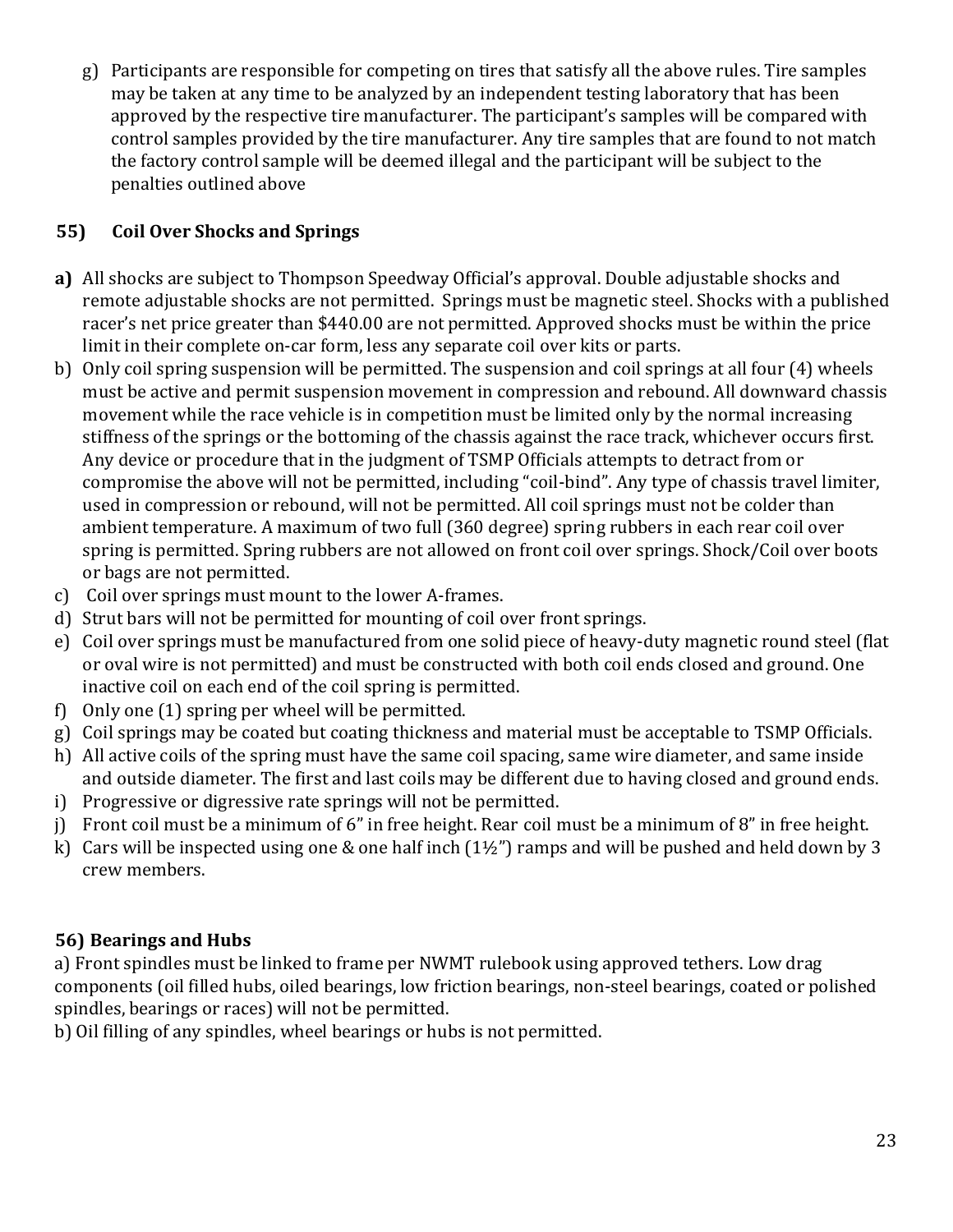### **56.1) TRACK WIDTH REQUIREMENTS**

a) All cars must maintain the following track width requirements. A minimum front and rear track width of 82 inches and a maximum of 83-3/4 inches will be permitted. The track width will be determined by measuring the left outside wheel (rim) bead surface to the right outside wheel (rim) bead surface at spindle height.

b) Aluminum or steel spacers will be permitted to utilize the maximum allowable track width. Spacers must be acceptable to TSMP Officials.

#### **57) Ground Clearance Requirements**

The frame rail and sheet metal ground clearance is a minimum of two (2) inches. All ground clearance requirements are measured with the driver in the car. Minimum tire pressures for all inspection purposes are ten (10) psi for both left side tires and fifteen (15) psi. for both right side tires. Air may be added to the tires to achieve only the minimum tire pressures during inspections, per a Thompson Speedway provided tire pressure gauge. Immediately following competition, just prior to inspection, Team members are not allowed to work on cars without approval from an official. This includes but is not limited to adjusting or manipulating the cars ride height by pushing down or lifting up on any part of the car.

#### **58) Brake Components**

- a) Four wheel disc brakes are mandatory. Only magnetic cast iron or cast steel, round, circular rotors are permitted. Only metal brake calipers will be permitted. Drilled, slotted or grooved rotors are not permitted. Only factory dust cleanouts are permitted. Dust cleanouts should not exceed .038 in depth. If the dust cleanout exceeds .038 in depth, the rotor will be deemed illegal. The brake rotors must be bolted to the hubs. Floating brake rotors will not be permitted.
- b) Only single stage master cylinders are permitted.
- c) All rotors and brake components subject to Thompson Speedway Officials' approval.

#### **59) Brake Cooling**

Electric blowers are not permitted for cooling purposes in brake duct systems. Additionally, electric blowers are not permitted anywhere on the car for cooling (i.e. brakes, rear end, etc.).

#### **60) Fuel Specifications**

- a) The only approved fuel is Sunoco Supreme.
- b) Several testing procedures will be utilized to ensure that all racers use the approved fuel. Fuel samples taken must exactly match all of the manufacturer's printed specifications, or penalties may result.
- c) Icing or cooling of the fuel system is not permitted in the garage, pit or paddock areas.
- d) Gasoline may be tested and certified at any event through the application of various chemical analyses as considered appropriate by officials. Gasoline may be checked before, during and after racing events.
- e) Nothing may be placed in the fuel line except a standard fuel filter. The use of any type of fuel catalyst or other fuel-altering device is prohibited.

#### **61) Fuel System**

See NWMT Rulebook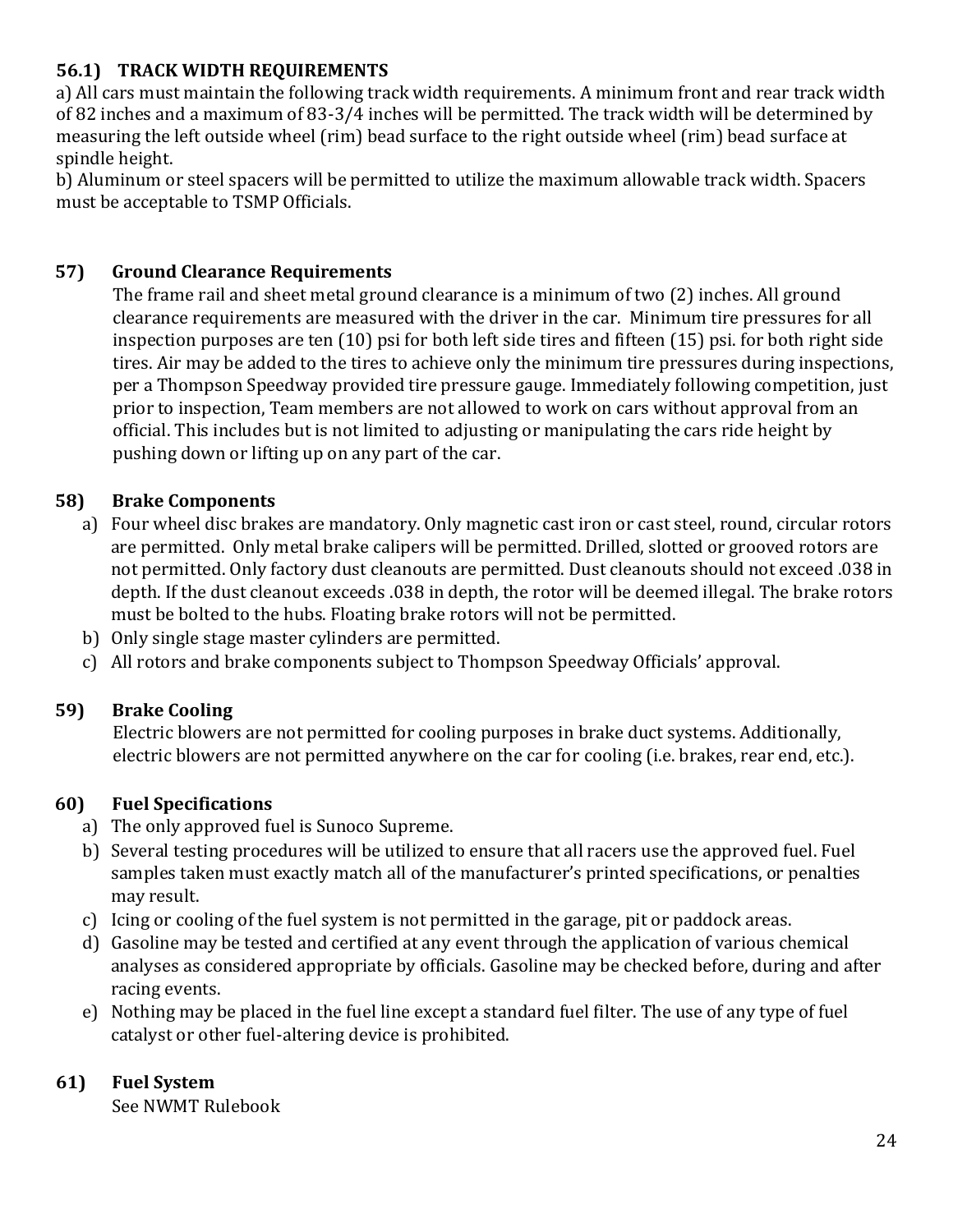### **62) Fuel Cell**

Must meet specifications with a fuel cell bladder made of a material that returns to its original size and shape after deformation. Rotational molded bladders are not permitted. It is highly recommended that the fuel cell bladder be no more than six (6) years old. Competitor must provide bladder model, serial number and date(s) to Thompson Speedway Officials before competing. If a gas cap is used it must be painted white with the car number on it for identification. The minimum requirement for approved fuel cells at Thompson Speedway is as follows: ATL Super Cell "100" FB1 Series Bladders. (Note: the complete cell will be the SU1- Series), and the Fuel Safe Sportsman Cell (SM Series). Any cell that is rated above these cells (ATL 200 & 500 series), and the Fuel Safe Pro Cell (PC Series), will also be approved for competition at Thompson Speedway.

### **63) Fuel Cell Container Installation** See NWMT Rulebook

**64) Fuel Filler & Vent Requirements** See NWMT Rulebook

#### **65) Fuel Line Shut Off Valve**

An Oberg fuel line safety valve (part #SV-0828) shall be installed in close proximity to the fuel cell so a visual inspection of the valve may be performed by removing the body panel above the fuel cell. It should be securely mounted in the fuel line per the manufacturer instructions.

*NOTICE*: Competitors are solely and directly responsible for the safely of their race cars and racing equipment and are obligated to perform their duties (whether as a car owner driver or crew members) in a manner designed to minimize to the degree possible the risk of injury to themselves and others.

All cars are required to have a functioning onboard fire system or extinguisher with appropriate mounting brackets.

#### **66) Roll Bars**

a) The door bars (#9 A & B), on both the left and right sides, must have a minimum of four (4) bars equally spaced from top to bottom that must be welded horizontally between the vertical uprights of the main roll bar  $(\#1)$  and the front roll bar legs  $(\#2 \land \& B)$ . The top door bar on each side must maintain a minimum vertical height of 15-1/2 inches from the top of the main frame rails to its centerline and match up with the intersection of the dash panel bar (#8) at the roll bar legs (#2A & #2B) at the front and the intersection of the horizontal shoulder bar (#7) at the main roll bar (#1) at the rear. All door bars must be convex in shape. The door bars (#9 A & B) must have a minimum of six (6) vertical supports per side with two (2) equally spaced between each door bar. These supports must be made from a minimum of one and three-quarters  $(1 \frac{3}{4})$  inches by 0.090 inch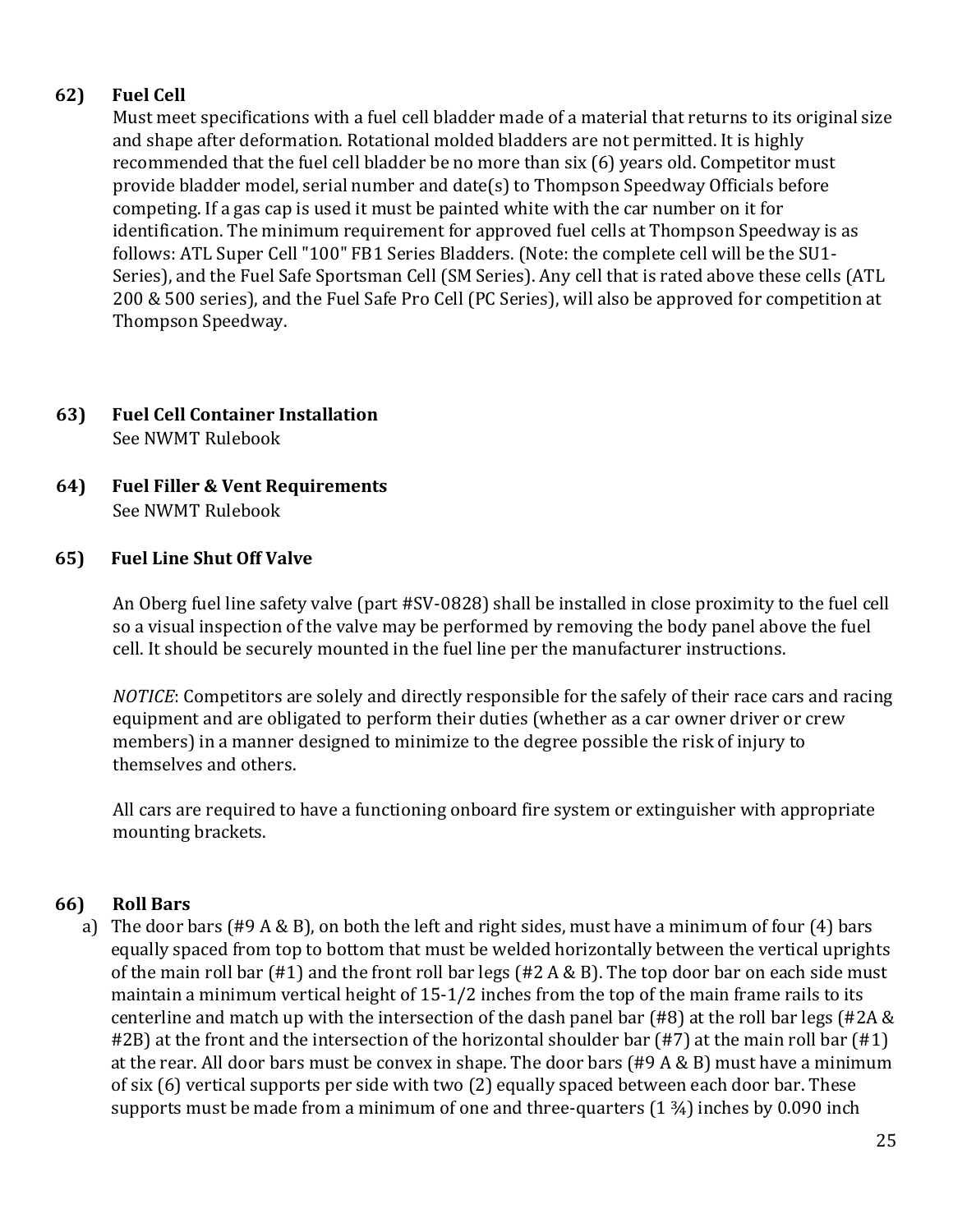wall thickness magnetic steel seamless round tubing (not numbered but shown in the left side view of diagram #3). Right side door bars must cover a minimum of 25 inches of door length and may be either four (4) horizontal bars with six (6) vertical studs or two (2) horizontal bars and two (2) bars configured in an X design. If the X design is used, a vertical bar must connect through the center of the X from the top horizontal bar to the frame.

- b) A 13 gauge (0.0897 inch thick) magnetic steel anti-intrusion plate(s) must be securely welded to the outside of the left side door bars. The anti-intrusion plate(s) must fill the area between the horizontal centerlines of the top and bottom door bars, and vertical centerlines of main roll bar (#1), and the left front roll bar leg (#2A). The plate(s) must be formed to match the curvature of the door bars. Plate(s) welded between the vertical upright bars should be as large as possible. All plate(s) must have the corners welded with one (1) inch of weld followed by a maximum of three (3) inches of surface not welded and followed again by a minimum one (1) inch weld. To facilitate emergency removal of the left side door bars (#9A), the anti-intrusion plate must have six (6), 21/8 inch diameter holes cut in the anti-intrusion plate, with three (3) holes forward of the front vertical supports and three (3) holes rearward of the rear vertical supports in the following locations: The upper two (2) holes must be centered vertically between the left side door bars (#9A-1&2), at an on-center distance of three (3) inches from the center of the front vertical support and the rear vertical support. The middle two (2) holes must be centered vertically between the left side door bars (#9A-2&3), at an on-center distance of three (3) inches from the center of the front vertical support and the rear vertical support. The lower two (2) holes must be centered vertically between the left side door bars (#9A-3&4), at an on-center distance of three (3) inches from the center of the front vertical support and the rear vertical support (see Diagram #9A in NWMT Rulebook).
- c) All cars must have a foot protection bar acceptable to Thompson Speedway Officials installed on the left side of the roll cage. The foot protection bar must be located at, or in front of, the pedal assembly, when viewed from the side and above. The foot protection bar must be completely welded to the left front roll bar leg (#2A) and extend forward and be completely welded to the main frame rail or front sub-frame.

#### **67) For more information, please contact:**

860-923-2280 oval@thompsonspeedway.com [www.thompsonspeedway.com](http://www.thompsonspeedway.com/)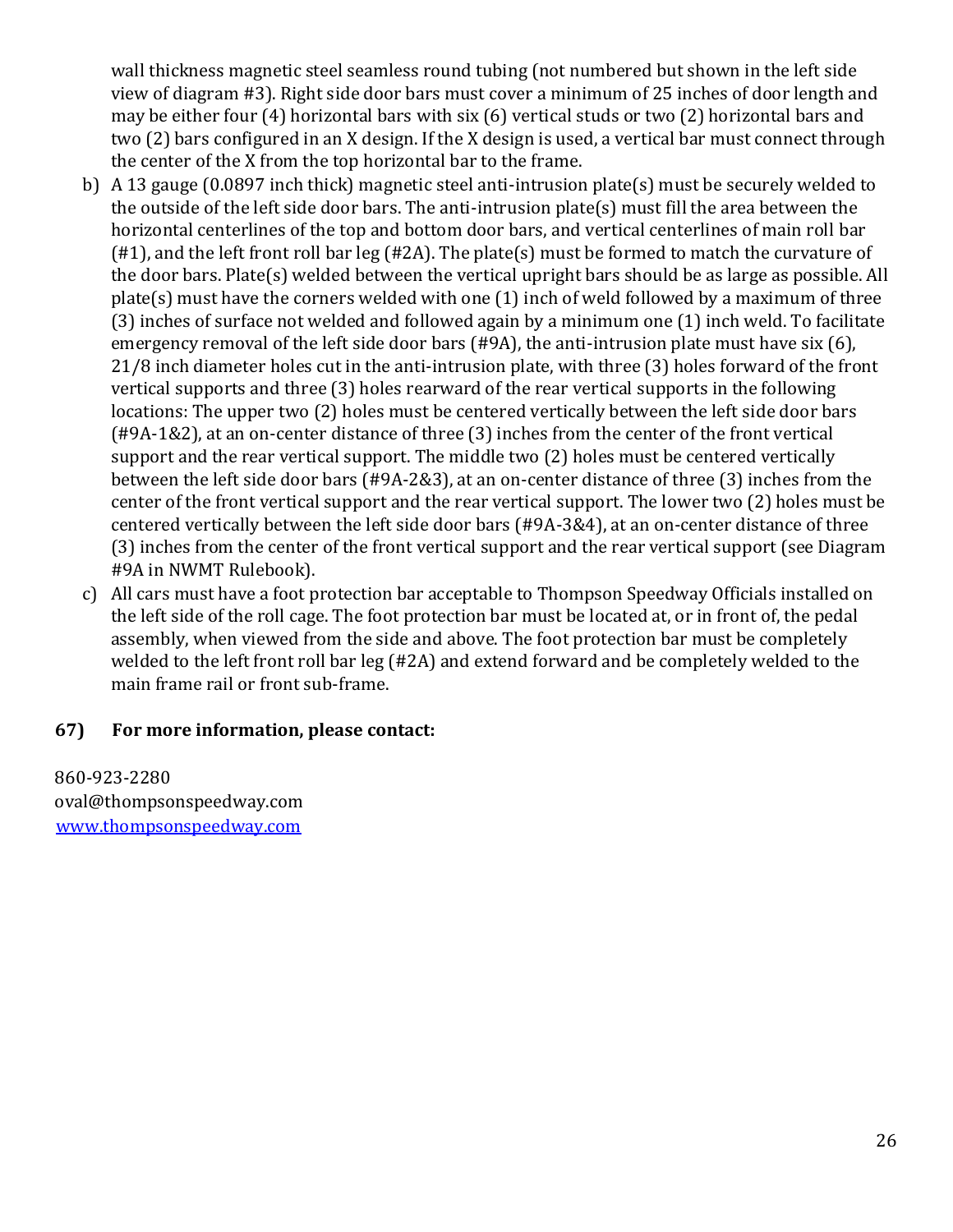### **Exhibit 1: Required Jack Stands**



# **Exhibit 2: Transponder Mounting Location**